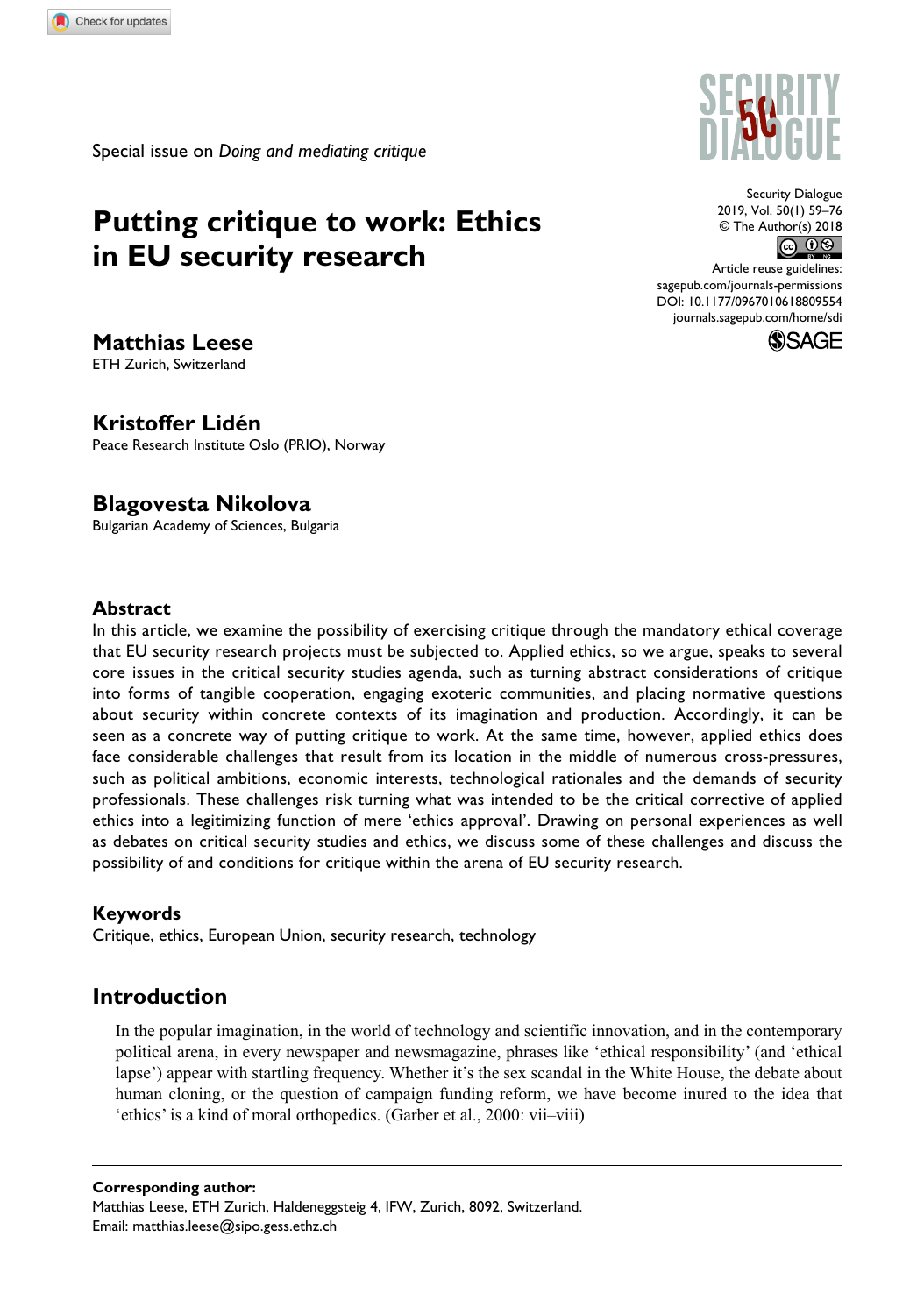What Garber et al. (2000) have deemed 'the turn to ethics' is no stranger to the study of security. Critical scholars have foregrounded how security is tied to contested values, and how it 'articulates particular understandings of our relation to nature, other human beings and the self' (Huysmans, 1998: 228). Subsequently, it has been argued that the critical security studies agenda should always bear in mind ethical questions when engaging with the conditions and effects of security (e.g. Bigo, 2002; Booth, 1991; Browning and McDonald, 2013; c.a.s.e. collective, 2006; Der Derian, 1995; Huysmans, 1998). Ethics, however, is not limited to conceptual reflections about security and its status in society and politics, but can also serve as a practical angle for engaging the ways in which security is imagined and produced. Such an angle is particularly pertinent vis-a-vis research and development activities. As Haggerty (2004: 392) points out, 'concerns about the ethical quality of research are characteristic of a society where anxieties about the unintended consequences of science and technology are increasingly common'. Research programmes, and specifically those that receive public funding, therefore need to comply with ethical obligations.

Through its Framework Programmes (FPs, the current one being 'Horizon 2020'), the European Union spends increasingly large amounts of money (the budget for the 'Secure Societies' theme from 2014 to 2020 is close to 1.7 billion euro)<sup>1</sup> on research projects that seek in one way or another to contribute to 'protecting [the] freedom and security of Europe and its citizens'.2 This contribution is primarily seen as 'producing new and improved technologies and security solutions to strengthen practitioner capabilities and the competitiveness of the European security industry' (Protection and Security Advisory Group, 2016: 2). As security technologies have, however, proven to be prone to unfolding negative repercussions and undercutting human rights and civil liberties (e.g. the rights to privacy and data protection, non-discrimination, and inclusion), or to reproducing and reinforcing power imbalances and social injustice (see, for example, Burgess, 2012, 2014; European Group on Ethics in Science and New Technologies to the European Commission, 2014; Hayes, 2006), EU-funded research must now be accompanied by applied ethics (i.e. the study of normative issues in concrete contexts) that analyses the normative implications of the project activities during the funding period.3

Ethics is thus politically perceived as a way of providing normative guidance that speaks to a recognition of the ambiguous nature of security, and is supposed to nudge research in a normatively desirable direction (see, for example, European Commission, 2013, 2015). Most importantly, it is supposed to actively engage the involved stakeholders in security research, including the likes of policymakers, industrial companies, researchers from technical disciplines (e.g. engineering, computer science) and so-called end-users (e.g. police agencies, emergency planners, blue-light services and other security professionals). In critical security studies, such engagement with the 'exoteric communities' that are involved in the imagination and production of security has been flagged by the c.a.s.e. collective (2006: 473) as a key task vis-a-vis the question of how to possibly translate critique into tangible political and practical prescription – a question that has sparked continuous controversy within the field since its early days (Hynek and Chandler, 2013).

If, as Bigo (2002: 64) argues, 'critique reinforces the vision of a contest between ideas and norms', and this is 'a contest in which academics can play a leading role', then questions of how this role could be practically exercised are pertinent for an academic field that deems itself 'critical'. We engage such questions here through the role of applied ethics in EU security research projects. We claim that the diverse practices of such 'accompanying' ethics work (e.g. establishing a dialogue with technical partners and raising awareness of ethical stakes; providing input to technical components and processes; developing best practice guidelines or evaluation schemes for project components) offer a potential way to 'put critique to work' and address the common reproach that critical security studies would all too often stop at a deconstructive notion of critique without offering viable practical alternatives. We do, however, at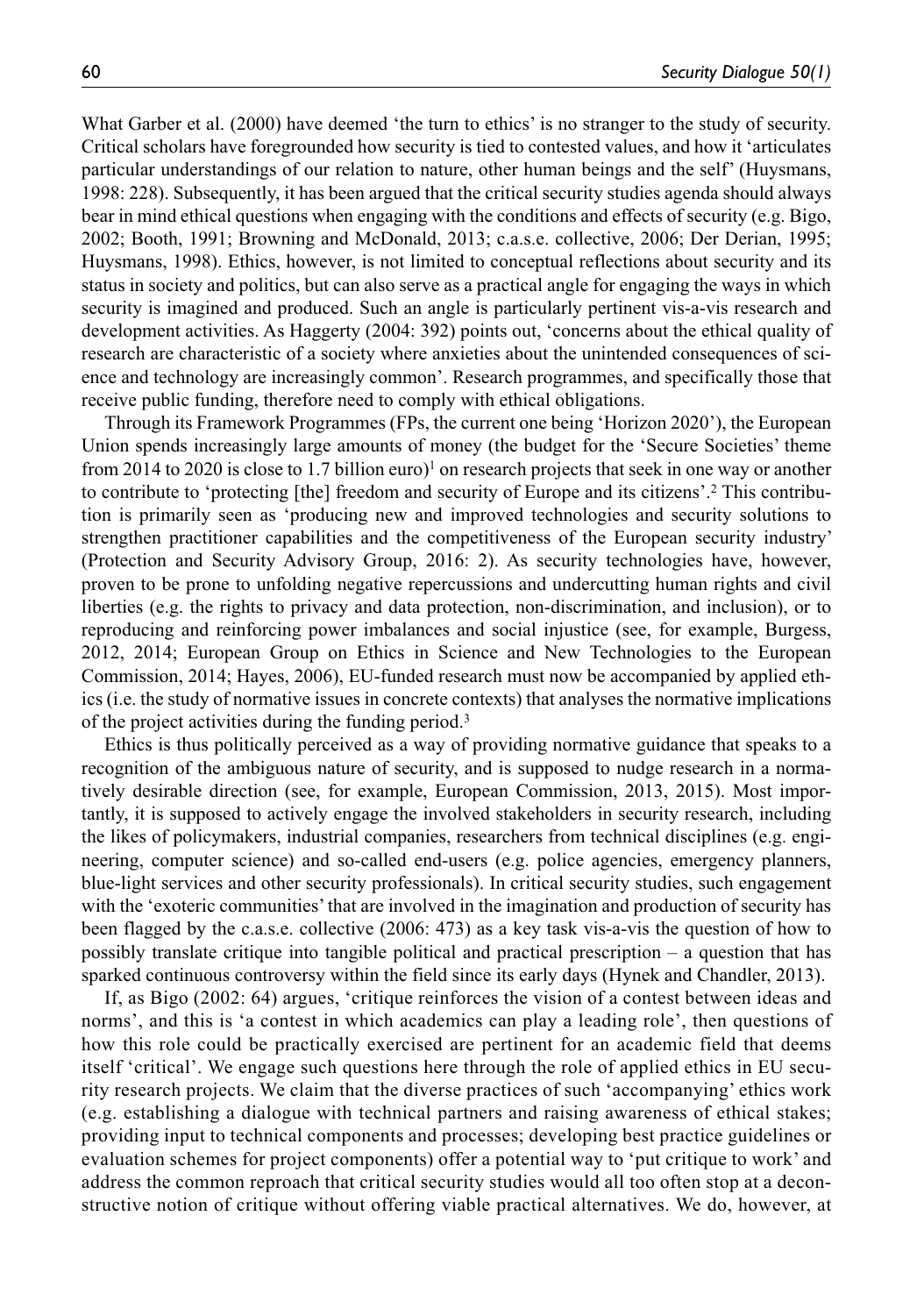the same time seek to draw attention to the challenges that applied ethics faces vis-a-vis the organizational structure of EU security research projects, the agendas and perceptions of involved exoteric communities (e.g. the economic interests of industry, the practical perspectives and requirements of end-users), and the risk of legitimizing problematic research and development activities through one's very participation.

The article proceeds as follows. First, we review the scope for ethics in the critical security studies literature. We then describe how ethics becomes incorporated into EU security research projects as a monitoring and guidance tool. Eventually, we discuss the multiple challenges that critique in the form of applied ethics is subjected to in everyday security research, and suggest what the preconditions for addressing these challenges are, in line with our observations on the perils and prospects of political prescription in critical security studies.

#### *Methodological note*

The analytical part of this article is not based on empirical research in a formalized sense. It is, however, based on multiple years of professional expertise as ethicists in EU security research projects that we share among us. It thus presents a personalized account of the challenges that we encountered in our work, which are not necessarily representative. Our experiences, however, have been confirmed by many of our colleagues in similar roles, both in informal exchanges and in more formal frameworks (e.g. workshops and conference panels). Examples and quotes from project documents and personal notes throughout the article have been anonymized.

### **Security, critique, ethics**

The conceptual relationship between security and critique remains a contested one in critical security studies, despite an already vast and growing literature on the subject (e.g. Booth, 2005; c.a.s.e. collective, 2006; Fierke, 2007; Hynek and Chandler, 2013; Krause and Williams, 1997). More than 20 years ago, and vis-a-vis the 'development of a self-consciously critical perspective within security studies', Williams and Krause (1997: vii) posited the need to move away from a hithertoprevalent problem-solving, policy-oriented self-understanding of security studies, and towards a more reflexively informed approach that interrogates the meaning of security rather than taking it for granted. Huysmans (1998: 244) has in this vein suggested understanding security as an 'ordering activity' that 'arranges social relations in a particular way', thus drawing attention to the normative societal repercussions of security politics and practices. The 'critical' element in critical security studies could in this vein be broken down to careful scrutiny of such politics and practices, aiming to expose their underlying assumptions, rationales and stakes in order to uncover how and for what purposes security is shaped and enacted (see, for example, Hutchings, 2001; Jabri, 2016).

Geared towards analyses of how power operates in the construction and government of security issues, such a reading of critique, however, has at times been accused of favouring deconstructive forms of analysis and stopping short of offering productive alternatives. As Nunes (2012: 348) points out in this regard, 'while critical security studies has been successful in contesting predominant security arrangements, its achievements when it comes to providing a normative agenda and informing political change are arguably more modest'. Pertinent in this context is Hynek and Chandler's (2013) claim that critical security studies has during the past two decades failed to live up to its critical theory roots and has not managed to offer convincing emancipatory alternatives to the political order under study. For Williams and Krause (1997), it has indeed been clear early on that any deconstructive notions implied by a critique of security on a conceptual or practical level would need to be productively reconstructed. As they argue, 'if a critical theory involves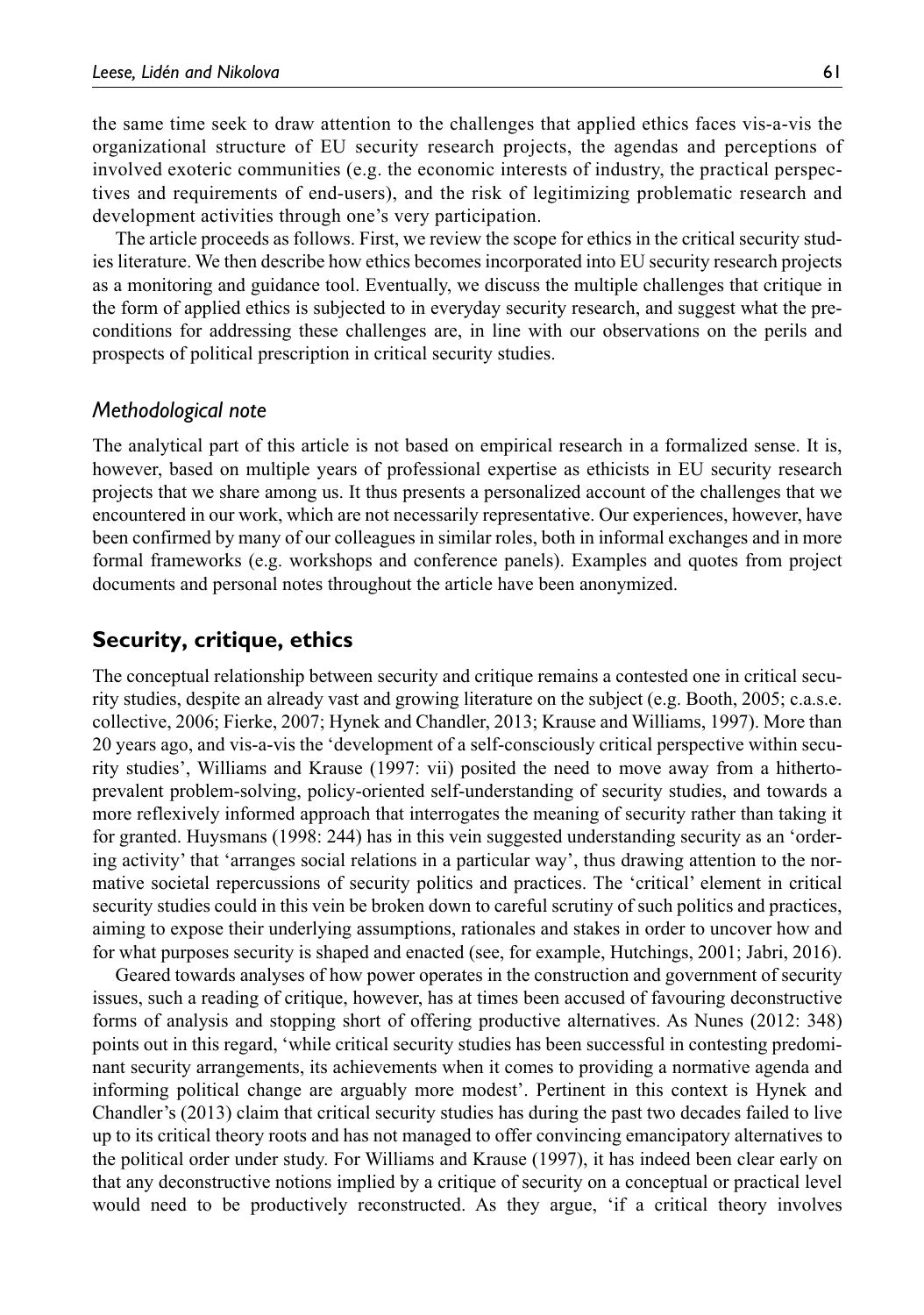de-essentializing and deconstructing prevailing claims about security, then the question of how security is redefined seems necessarily to follow' (Williams and Krause, 1997: xiv). The answers to this question, however, have been anything but unanimous.

Whereas for critical theorists, the modus operandi for critique must come in the shape of emancipatory alternatives, others have suggested conceptualizing critique through a reading of the very notion of security itself as an ethical category. Conceiving of security as a value or common good would thereby render its study in terms of normative debates (see, for example, Burgess, 2011b; Burke, 2013; Nyman and Burke, 2016a). Nyman and Burke (2016b: 3) have in this sense argued that ethics is a fundamental yet undertheorized part of academic engagements with security, and that 'there is a need … for ethical principles and reasoning to be deployed in both the critique and advocacy of various norms and social practices'. Such an approach to security and critique is, however, in itself not unproblematic, as it arguably presupposes the normative as a given category instead of something that must equally be subjected to challenge and contestation (Sjoberg, 2013). Moreover, conceiving of security as ethics would risk reinforcing the mobilization of security as a means of power that to a large extent sparked the emergence of critical security studies in the first place. As Jabri (2016: 27) summarizes this quandary, 'the point at which security is transformed into a universal ethical category is also the point at which it becomes a technology of domination, of the governing over the governed'.

One must at this point be careful not to conflate distinct readings of ethics when it comes to critical analyses of security. Whereas the position advertised by Nyman and Burke conceives of security *as* ethics, a different vantage point emerges from ethical reflection that focuses on the normative effects of security politics and practices across society (e.g. Bigo, 2002; Browning and McDonald, 2013; c.a.s.e. collective, 2006; Der Derian, 1995; Huysmans, 1998). Understood in this sense as ethics *of* security, Browning and McDonald (2013) identify the search for 'good security' as a key concern for critical security studies. While they in fact do problematize the hegemonic struggles that result from competitive visions about what such good security would entail, who would be in a position to make judgments about the quality of security, and how the notion of good security could be located among notions of resistance, emancipation or desecuritization, they conceive of ethics as an unsettling and reflexive element that, in the vein of 'doing critique' and challenging established positions and knowledges, can help to problematize the ways in which security is enacted.

Such a notion of applied ethics, understood as 'deliberation about values with reference to praxis' (Flyvbjerg, 2001: 57), can indeed critically inform academic engagements with security politics and practices and help to convey critique. Moreover, applied ethics speaks closely to the practice orientation of the critical security studies agenda, as it has the capacity to provide 'input to the ongoing social dialogue about the problems and risks we face and how things may be done differently' (Flyvbjerg, 2001: 61). The notion of dialogue is important here. Claiming that 'there is no clear boundary between the practices of theorizing security and practising security', the c.a.s.e. collective (2006: 473) has put forward that critical scholars must not remain in the academic ivory tower, but should rather be willing to engage with communities of practitioners and become actively involved in the ways in which security is imagined and practised. In this sense, the members of the collective have argued that 'the most direct contribution of [critical security studies] lies in its attempts to assist security practitioners in becoming more reflexive about their practices, as well as in helping them to cope with multiple truths, theories and technical knowledge' (c.a.s.e. collective, 2006: 474).

We believe that security research programmes offer a pertinent opportunity to do just this. Bigo et al. (2014: 9), with specific reference to EU security research, have argued that 'technological tools and services cannot be developed without a thorough legal, social and political assessment',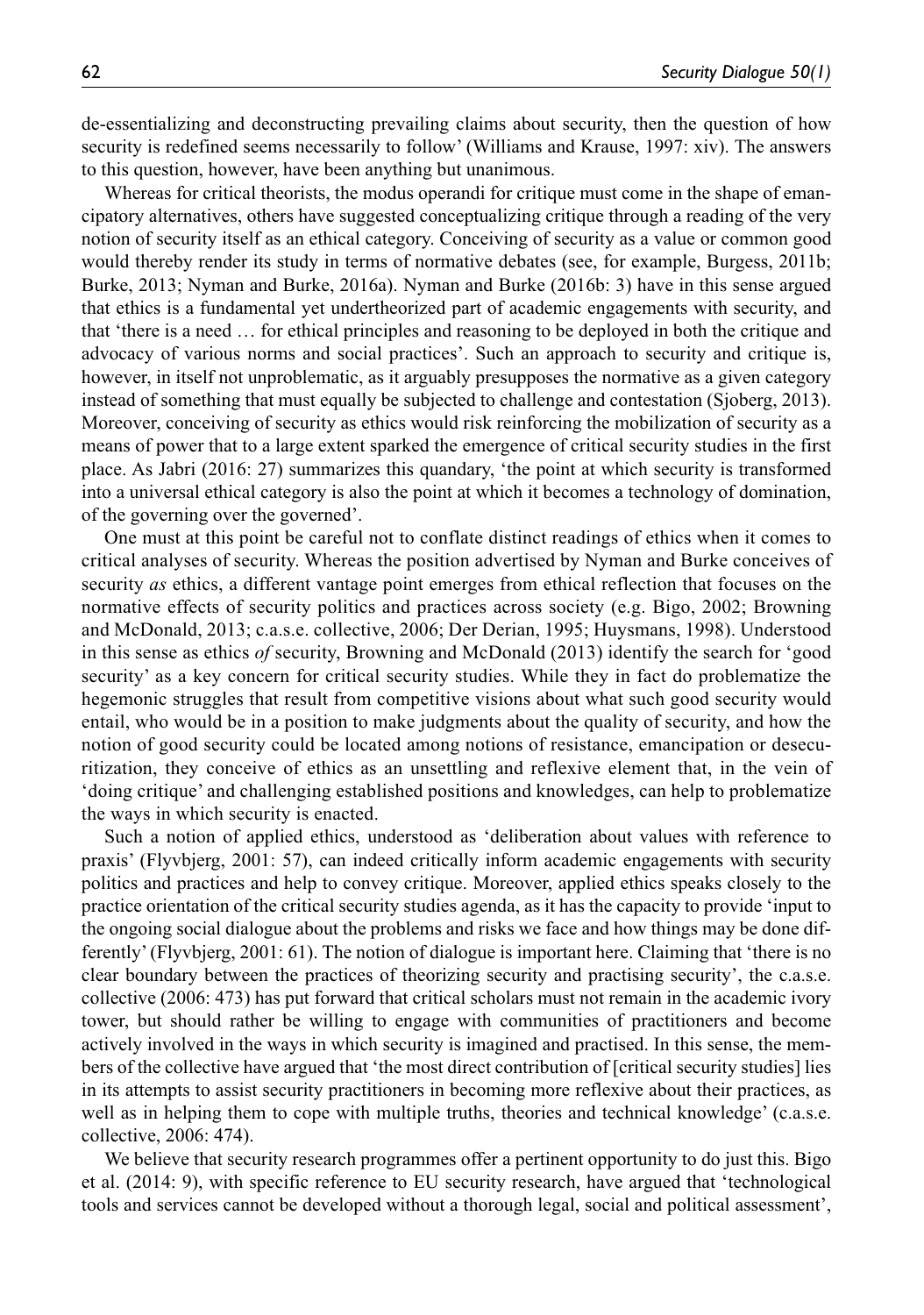and that social science should 'be conceived as a specific research priority with its own agenda, informing more technology and industry-focused programmes'. We endorse such a pragmatic stance that is context dependent and oriented towards action, and argue that security research opens up a concrete way of practising critique, as it presents us with an arena in which 'security' and 'ethics' take on concrete and tangible forms through interaction between academics, security professionals, policymakers and industry. Applied ethics in this context provides a unique possibility to both analyse and engage security in the early stages of its imagination and production. Ethics should in this vein not be misunderstood as a theorization of security itself, but rather understood as a *practical angle* of engagement with the world and the workings of security within it.

Rather than reducing the relationship between security and critique to theoretical considerations, applied ethics thereby allows us to maintain a focus on the concrete politics and practices of security as they emerge in the arena of security research programmes. The invocation of applied ethics should therefore not be understood as an attempt to theorize critique in novel terms vis-a-vis conceptual debates about security, but rather as an instrument to 'put critique to work' that allows us to bridge the gap between academic reflexivity and practical engagement. At the same time, while not going as far as offering radical emancipatory alternatives outside of the existing sociopolitical system, applied ethics provides for a break with 'a radical understanding of critique as the permanent questioning of security' (Nunes, 2012: 348), and instead forces critical scholars to channel normative critique into tangible policies, best practice guidelines or technologies. We in this sense conceive of critique and applied ethics as closely entwined elements that can help to productively recharge the critical security studies agenda.

The role of ethics in EU security research offers an example through which these dynamics can be studied. On the one hand, the inclusion of ethics holds the promise of aligning security research and development with principles like human rights and democracy – instead of quelling these in the name of security. On the other hand, it reinforces the political legitimacy of the research projects without necessarily fulfilling their ethical promises in practice. Even when it is allowed into the realms of power where technologies and strategies of security are developed – with adequate funding and formal mandates – a series of organizational and normative constraints associated with 'power' in critical security studies risk forcing ethics into the folds of hegemonic practice (Hynek and Chandler, 2013). This brings us to an investigation of the promises and practical constraints of fulfilling the formal role of ethics in EU security research and of the potential for overcoming the constraints through pragmatic engagement.

## **Ethics and EU security research**

Security research activities funded by the EU have over the past years increasingly commanded ethical attention. This increased attention must be read against the backdrop of a technologized and market-oriented vision of security production (see, for example, De Goede, 2011; Hoijtink, 2014) and the political recognition that there is no such thing as innocent scientific or technological progress. On the contrary, as Haggerty (2004: 392) notes, 'where modernity manifests a general trust in the ability of science to resolve our most pressing problems, we have become attuned to the truth that science itself poses risks and that these risks can no longer be explained away as temporary aberrations in the march of progress'. Issues such as large-scale surveillance, infringements of privacy and data protection, profiling, or discrimination have generated increased public attention towards security technologies under development (see, for example, Burgess, 2014; Leese, 2017; Valkenburg, 2017), and multiple studies for the European Parliament's Committee on Civil Liberties, Justice and Home Affairs have argued that EU security research projects should show stronger concern for ethical implications of the products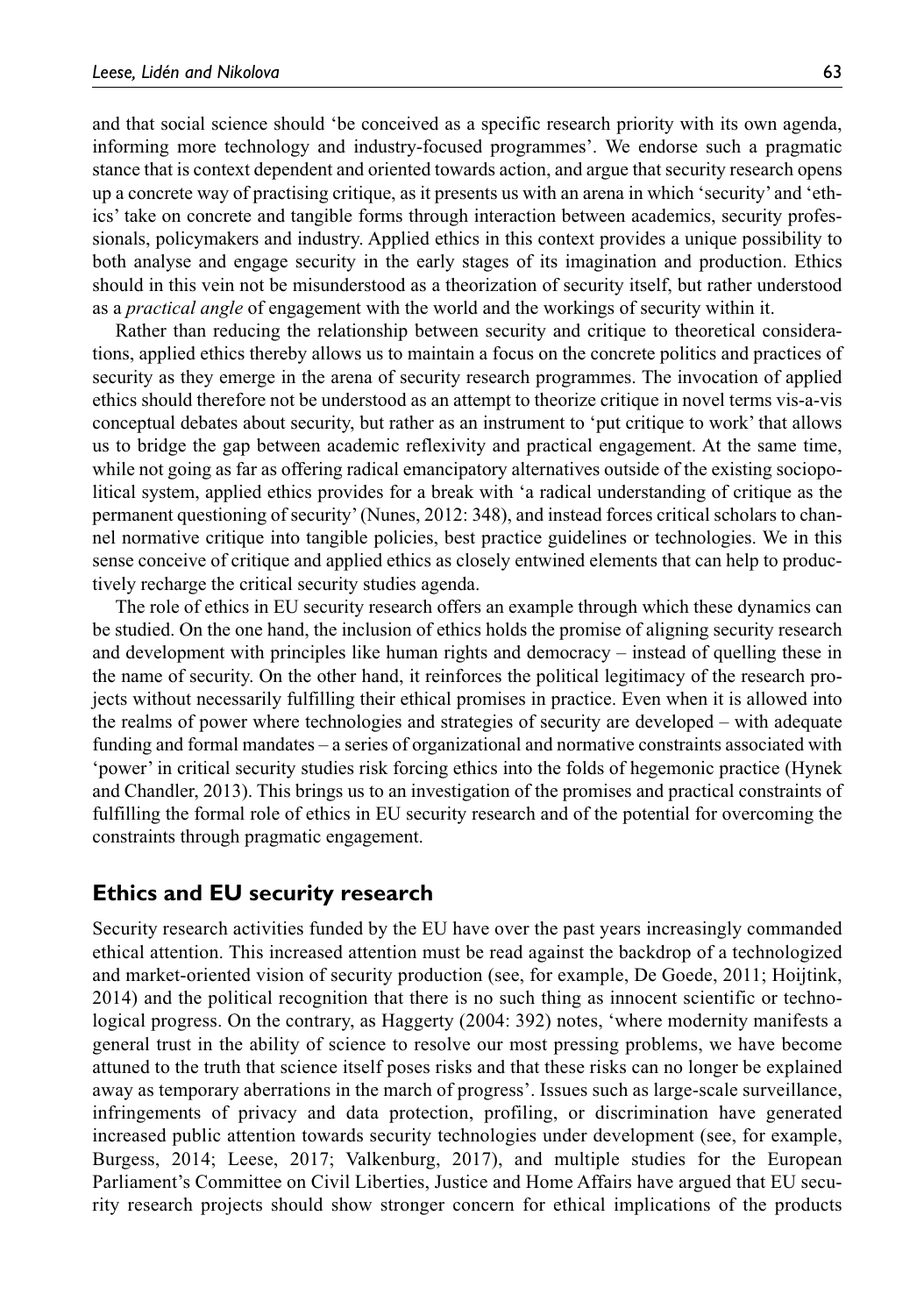under development (Bigo et al., 2014; Jeandesboz and Ragazzi, 2010). Politically, stronger incorporation of ethics into security research can be seen as a strategy for addressing these issues, and this has become particularly apparent with Horizon 2020 and its reinforced attention towards the possible societal ramifications of technological change.4

The thrust towards ethics must arguably also be read vis-a-vis the self-identification of the EU as a 'community of values'. With the Treaty of Lisbon (*Official Journal of the European Union*, 2007), the Charter of Fundamental Rights of the European Union (European Union, 2000) became a main point of reference not only for EU policymaking in general but also with specific regard to ethical principles in research and development activities. Compliance with 'fundamental ethical principles', promoted for the first time in FP5 (*Official Journal of the European Communities*, 1998), has since become legally binding and corresponds closely with the EU agenda on Responsible Research and Innovation (RRI) that highlights wider ethical and societal aspects of research (European Commission, 2012c, 2013). RRI foregrounds notions of participation, reflexivity, deliberation, anticipation, social justice and value-sensitive design in research (see, for example, Grunwald, 2014; Owen et al., 2012, 2013; Von Schomberg, 2011), and is considered a viable instrument to 'achieve a better alignment of [research and innovation] programmes and agendas with societal needs and concerns' (European Commission, 2015: 9).

In Horizon 2020, Article 14 of the Rules for Participation (*Official Journal of the European Union*, 2013) specifies a systematic ethics review for all grant applications. The first stage of this consists of a so-called ethics self-assessment to be carried out by the applicant (i.e. the project consortium). During the assessment, consortia are expected to refer to a number of already predefined 'ethics issues' (including the likes of human embryos and foetuses, human cells or tissues, and animals, but also personal data, dual use, exclusive focus on civil applications and potential misuse of research results) and indicate whether these issues could become relevant during the proposed research (European Commission, 2016). Especially the latter categories are pertinent for security research, as many projects involve some form of data collection that falls under the scope of data protection law, and basic technologies could have military applications or developed tools could be misused to inflict harm. In one of our projects, for example, interviews with practitioners were conducted in order to map the practical application contexts for the technological tool under development. Per the ethics self-assessment, this albeit rather common way of surveying end-user requirements did raise data protection concerns. And in another project, the development of a multichannel alerting tool for disaster management triggered the 'misuse' category, as the tool could potentially be used to distribute inaccurate or misleading information and therefore infringe the autonomy of individuals.

Thus, there is a high likelihood that for proposed security research projects one or more relevant categories will apply, and when this is the case, project consortia are expected to include a dedicated ethics section in the grant proposal that demonstrates awareness of potential wider societal repercussions of the project goals and specifies the ways in which the project plans to deal with the issues identified. The Commission guidance document on 'How To Complete Your Ethics Self-Assessment' (European Commission, 2016: n.p.) in this vein explicitly encourages applicants to address ethics issues already in the design of their project, and reminds applicants that 'ethics issues arise in many areas of research' and that 'you must protect your volunteers, yourself and your researcher colleagues'.

Practical hints about how to do so are provided in the European Commission blueprint grant agreement (European Commission, 2017a) that includes a section on ethics questions (Article 34) and specifically references the European Code of Conduct for Research Integrity (ALLEA,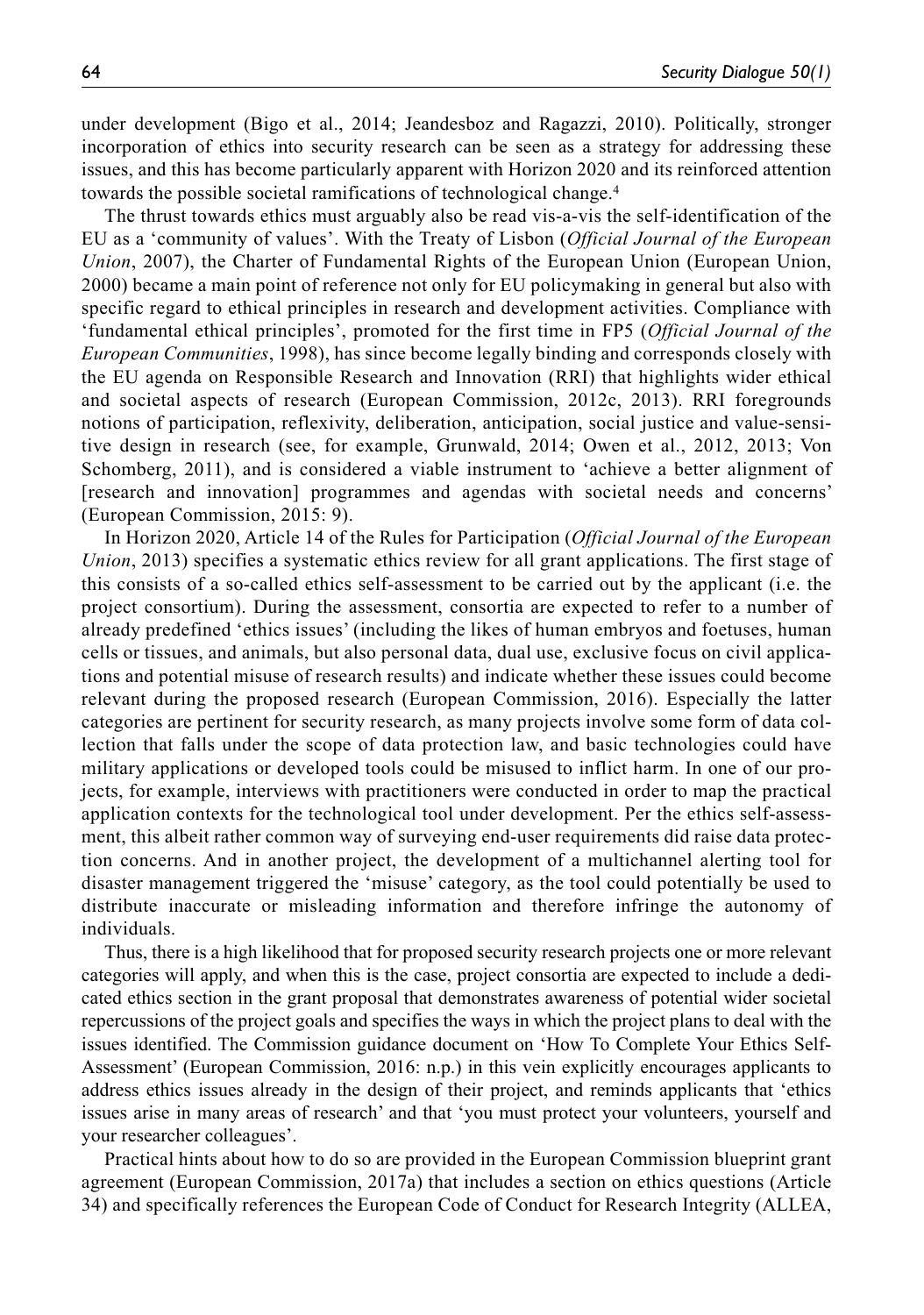2017), with its emphasis on the principles of reliability, honesty, respect and accountability in research. A second point of reference is provided by the EU's RRI framework (European Commission, 2017b). A report from the Expert Group on the State of Art in Europe on Responsible Research and Innovation had in 2013 already suggested 'to mainstream RRI in the existing funding programmes' (European Commission, 2013: 26), and this was supported by a more formalized study on how RRI could serve as a framework for monitoring research and development activities (European Commission, 2015). The study put forward that 'ethics is one of the RRI criteria in greatest need of new concepts and designs for indicators' (European Commission, 2015: 34) and proposed specific instruments to ensure that research outcomes are ethically acceptable, including a 'documentation regarding normative tensions related to research integrity policies and actions' and an 'ELSI/ELSA project component for ethical acceptability' (European Commission, 2015: 36).5

These elements now become legally binding parts of EU security research projects when, during the second stage of the grant application phase, a formal ethics assessment is carried out by a review panel, resulting in an ethics review report that is made available to the project consortium. The requirements issued by the review panel in turn become contractual responsibilities for the project consortium and, as the Horizon 2020 funding guidelines specify, 'all ethics requirements due after project start are automatically included in the grant agreement in the form of deliverables. These deliverables are known as "ethics deliverables" and will be placed in an automatically generated work package called "ethics requirements".'6 Through this mechanism, the European Code of Conduct for Research Integrity and the RRI framework become translated into concrete project components. Notably, there is not one pre-specified way in which ethics must be implemented in the design of a research project, and we have witnessed various forms of integration. The following excerpt from the grant agreement for one of our projects illustrates a rather common way in which applied ethics becomes a part of security research:

All work that is undertaken in the project will be for the benefit of the European citizens. The role of Ethics in the project is significant. Considered as a horizontal work package, it focuses on ensuring that no ethical problems will exist for the final version of the [Project A] framework and through the implementation of the project. The [Project A] consortium is fully aware of the ethical implications of the proposed research and respects the ethical rules and standards of FP7, and those reflected in the Charter of Fundamental Rights of the European Union. [Project A] devotes the whole  $WP[X]$  to the investigation of ethical issues and societal impact aspects relevant to the project's field of research, as well as to the monitoring of all technical activities…. Within WP[X], extensive research will result in detailed analysis of ethical and societal issues  $(T[X].1)$ . The WP[X] Task leader [Institution] is also committed to supervise the project's activity from an ethical and fundamental rights perspective and to provide advice to partners (T[X].2). (Project A Grant Agreement, Part B: 93–94)

As can be seen in the description of applied ethics work in the project, its primary task is here envisioned as 'monitoring' of the technical activities, as well as providing 'advice' to consortium partners. Ethics is in this sense broadly interpreted as 'the world of values that surrounds and flows through any project' (Burgess, 2011a: 3), and the role of the ethics Work Package (WP) corresponds with the manifold normative challenges that can emerge from ongoing research. In practice, such a broad interpretation of ethics and its guidance and advice capacities results in varying forms of ethics work within project consortia, including the likes of establishing a dialogue with technical partners and raising awareness of ethical stakes, input to technical components and processes, provision of best practice guidelines, or the development of evaluation schemes for project components (see, for example, Hempel et al., 2013; Van Gorp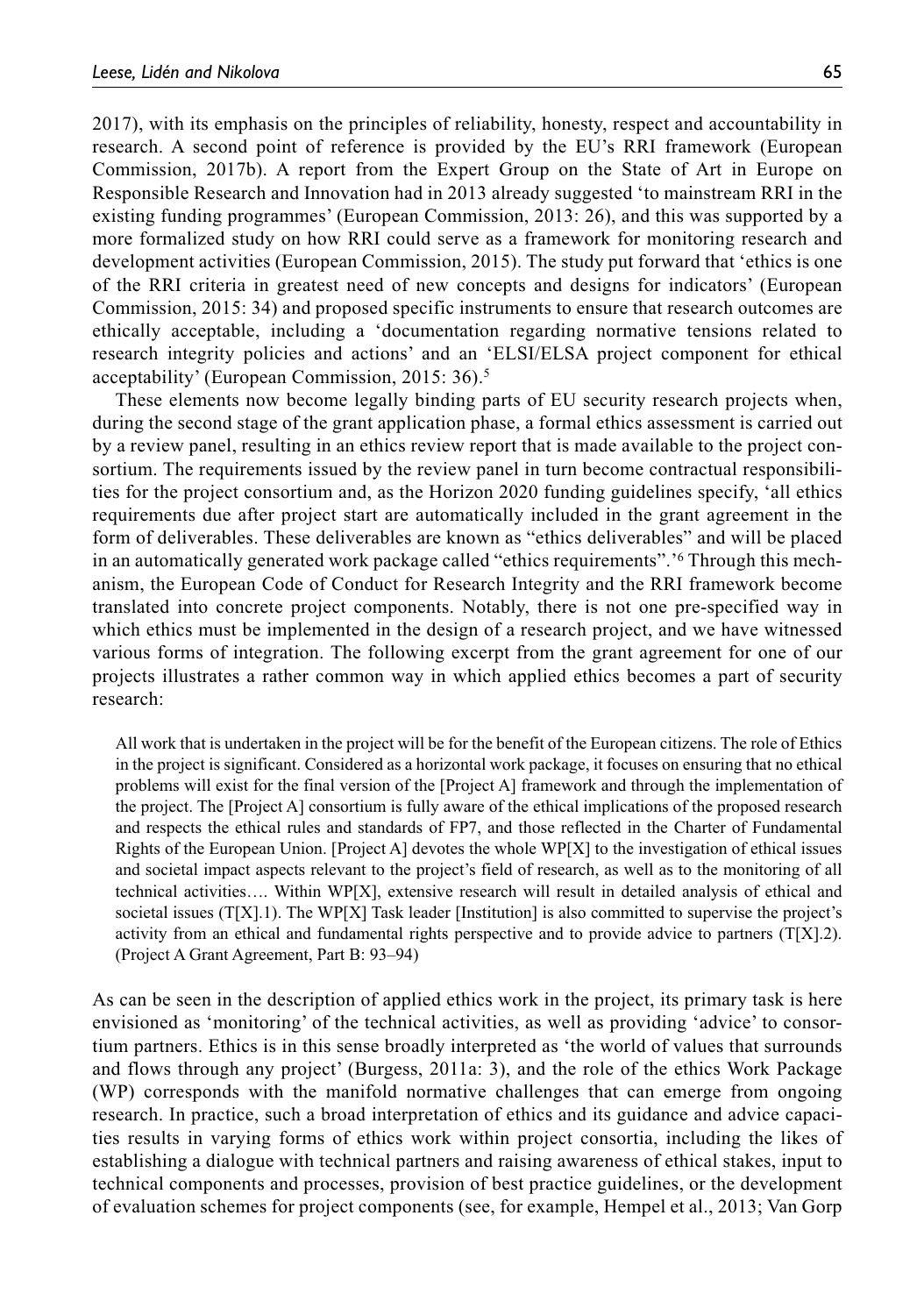and Van der Molen, 2011). These activities should in theory make it possible to put critique to work and to establish an ethically informed dialogue with those professional communities that are involved in imagining and producing security in the arena of security research programmes. In practice, however, applied ethics are likely to face a considerable number of challenges.

## **Applied ethics between a rock and a hard place?**

The first challenge that we seek to point out is the *organizational structure* of EU-funded research projects. While these are formally supposed to be collaborative and interdisciplinary, in practice the work is divided into WPs that often reproduce disciplinary boundaries and therefore lead to silo structures within a project. Interaction between WPs is at times reduced to handing over results of predefined tasks. As the example of Project A shows, while ethics is within this division of work seen as a cross-cutting issue, it is nevertheless organizationally separated into a dedicated WP. From this separate sphere, ethical advice is supposed to be transferred to the technical parts of the project, the research process supervised, and the product under development evaluated. The ethics WP is in this vein usually presented as running throughout the whole project, as illustrated by diagrams of the project structure that connect the ethics WP to all other WPs by arrows in both directions, thereby signalling to the European Commission that ethics is taken seriously. This looks sound on paper, provided that the project partners are united by a common goal and committed to genuine collaboration to ensure that this goal is achieved.

In the example of Project A, ethics work was structured along three tasks: 'Ethical and Societal Impact Review', 'Ethical Monitoring of the Project's Activities' and the organization of an 'Ethics and Privacy-by-Design Workshop' (Project A Grant Agreement, Workplan Table: 28–29). The role ascribed to ethics is thereby to facilitate a meaningful science–society dialogue by trying to reconcile the conflicting normative orientations of the different exoteric communities involved in the research process – at least that is the theory and the selling point. In practice, however, the separation of ethics from the technical WPs within a project is prone to reinforcing the divide between both problem-solving attitudes in the natural and technical sciences and the pragmatic approaches of practitioners, on the one hand, and the reflexivity that ethics could potentially instil, on the other. This becomes aggravated by the fact that ethics is often grouped together with 'legal' and 'social' issues, thus constituting the ELSI/ELSA category recommended by the Expert Group on Policy Indicators for Responsible Research and Innovation (European Commission, 2015). This results in a combination of diverse questions related to such matters as legal compliance of technical activities and formalized aspects of research governance, such as informed consent agreements or data protection documentation. In practice, these diverse aspects then become outsourced to the ethics WP with the expectation that the 'ethics person' will have the competencies and resources to handle them – a view that is reinforced by the Commission's Guidance Document on the Roles and Functions of Ethics Advisors/Ethics Advisory Boards in EC-Funded Projects (European Commission, 2012d: 3).

In one of our projects, the ethicist was indeed expected to assist the technical partners in identifying relevant national data protection authorities in 10 countries and obtaining documented confirmation from these authorities that the planned research activities would not infringe national data protection legislation, so that these documents could then be presented to the European Commission in order to demonstrate that the project activities were 'ethically approved'. Such a conceptualization of what ethics is and what it can do is, needless to say, a highly reductive one, as it envisions ethics as a way of practically guiding the project through legally and organizationally unclear and messy territory, and has little in common with the idea that ethics should be 'concerned with the definition of the "good" regarding security' (Browning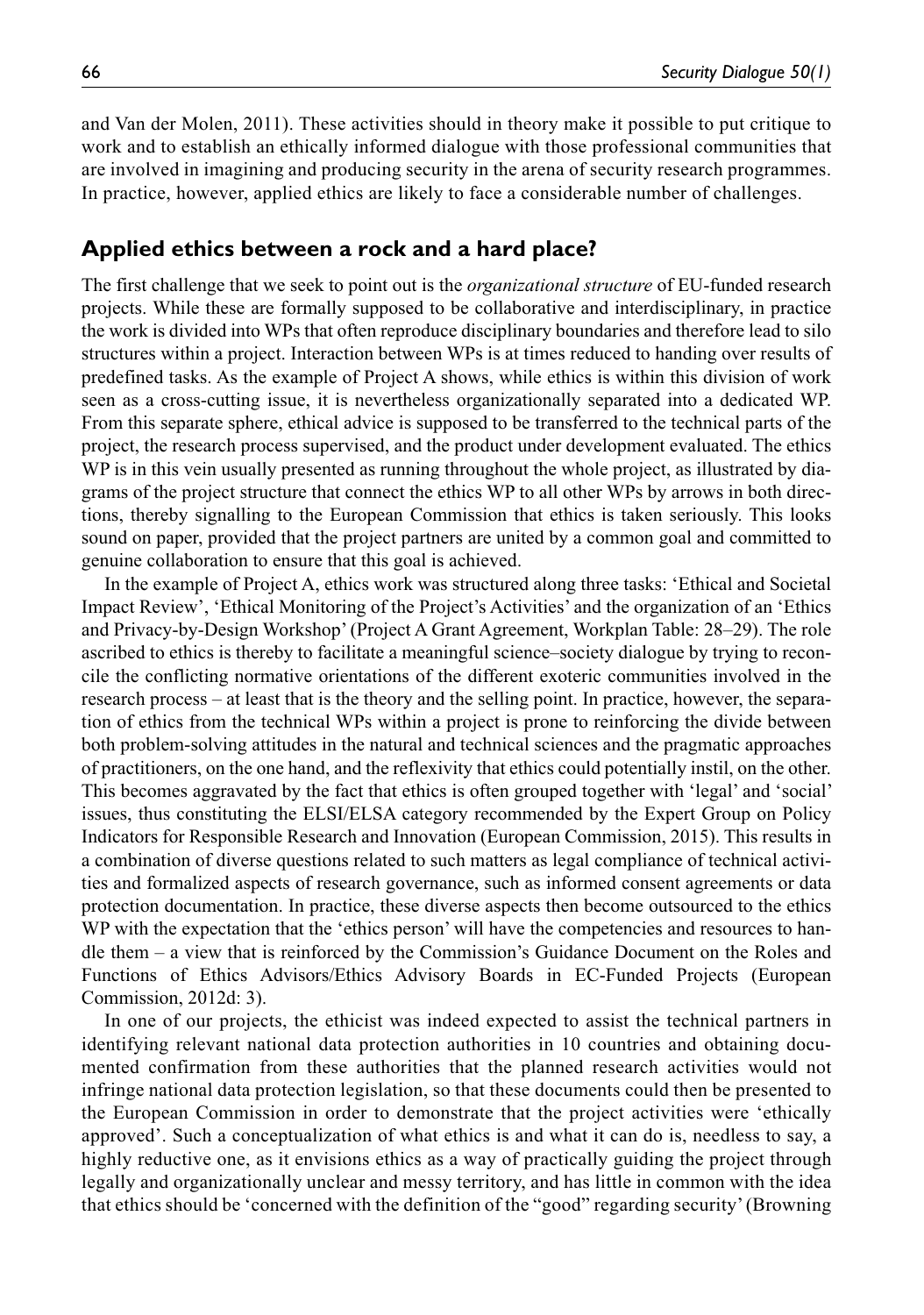and McDonald, 2013: 236) or indicate at least partial answers as to the desirability of the direction in which the project is heading and what could or should be done in relation to this. Likewise, it has little in common with the political commitment that ethics should address wider societal implications from research and development activities (see, for example, European Commission, 2013, 2015).

This becomes even clearer when considering the formalized outputs from ethics work within security research projects. Ethics WPs typically produce a set of reports that are separated from the output of the technical WPs. In the example of Project A, these consisted of annual monitoring reports as well as two ethical and societal impact assessment reports (one 'preliminary' version at the halfway stage of the project and one final version at the project's end). Such reports become part of the annual project review conducted by the European Commission, and project leadership needs to formally relate to them. This does not necessarily mean that they will be read and appreciated in their entirety, however. On the contrary, it is our experience that during consortium meetings at which the progress of each WP would be presented, the questions to the ethics WP would usually run along the lines of 'Do you think there is anything unethical, and, if so, what is the action required and who should do it?' Ethics is in this sense treated as a mechanistic practice of addressing yet another set of formal requirements in order not to put the progress of the project at stake – and not as a challenge that provokes debates about the normative desirability of the product under development (or single components of it).

As reflected in the previous point, the second challenge that we seek to highlight is the diversity of *normative orientations* in security research that produce different expectations as to what ethics is and what it is supposed to do. Pertinent here is the prevalent *market dimension* in EU security research that foregrounds efficiency, pro-growth strategies and the economic impact of tools under development (see, for example, European Commission, 2009, 2012b). Closely aligned is the industry perspective on security research that highlights the need for commodifiable solutions, product promotion and market realization (see, for example, Ecorys, 2009; European Commission, 2012a). The role of ethics, from such a perspective, is to ensure societal uptake of the products under development. Ethics is here rendered as a competitive asset in the security business, as it could serve as a label for the acceptability of new technologies and thus contribute to market success (see, for example, Bigo et al., 2014; Hayes, 2006; Jones, 2017).

Such an uncritical understanding of ethics in turn speaks closely to an *alleged neutrality of technology* and a narrative of progress in which technological tools serve to overcome security threats. Through technology-driven change and smart engineering and design – according to the assumption underlying Horizon 2020 – research and development can come up with 'real solutions' for 'real problems'.7 The social and political complexity of security then becomes reduced to questions of innovative engineering and design, and is made amenable to technological fixes. From such a vantage point, ethics in the sense of critical reflexivity must almost necessarily be perceived as a nuisance that could potentially interfere with straightforward technical rationality. This corresponds with our experiences that ethicists within project consortia are at times confronted with unconcealed hostility, as there is a diffuse fear among the technical partners and end-users that ethics could flag otherwise elegant design and engineering solutions and put them under normative scrutiny. Ethical arguments are in this sense often misinterpreted and perceived within binary categories of 'you can do this'/'you can't do that'. The only half-ironic questions that we were many times confronted with over lunch or coffee whether this or that would be 'ethical' are highly illustrative of this.

Ethics also faces challenges against the backdrop of larger *anticipatory and preemptive trends* in security politics and practices (see, for example, Amoore and De Goede, 2008; Aradau and Van Munster, 2007; Beck, 2002). In our experiences, involved end-users (e.g. police representatives,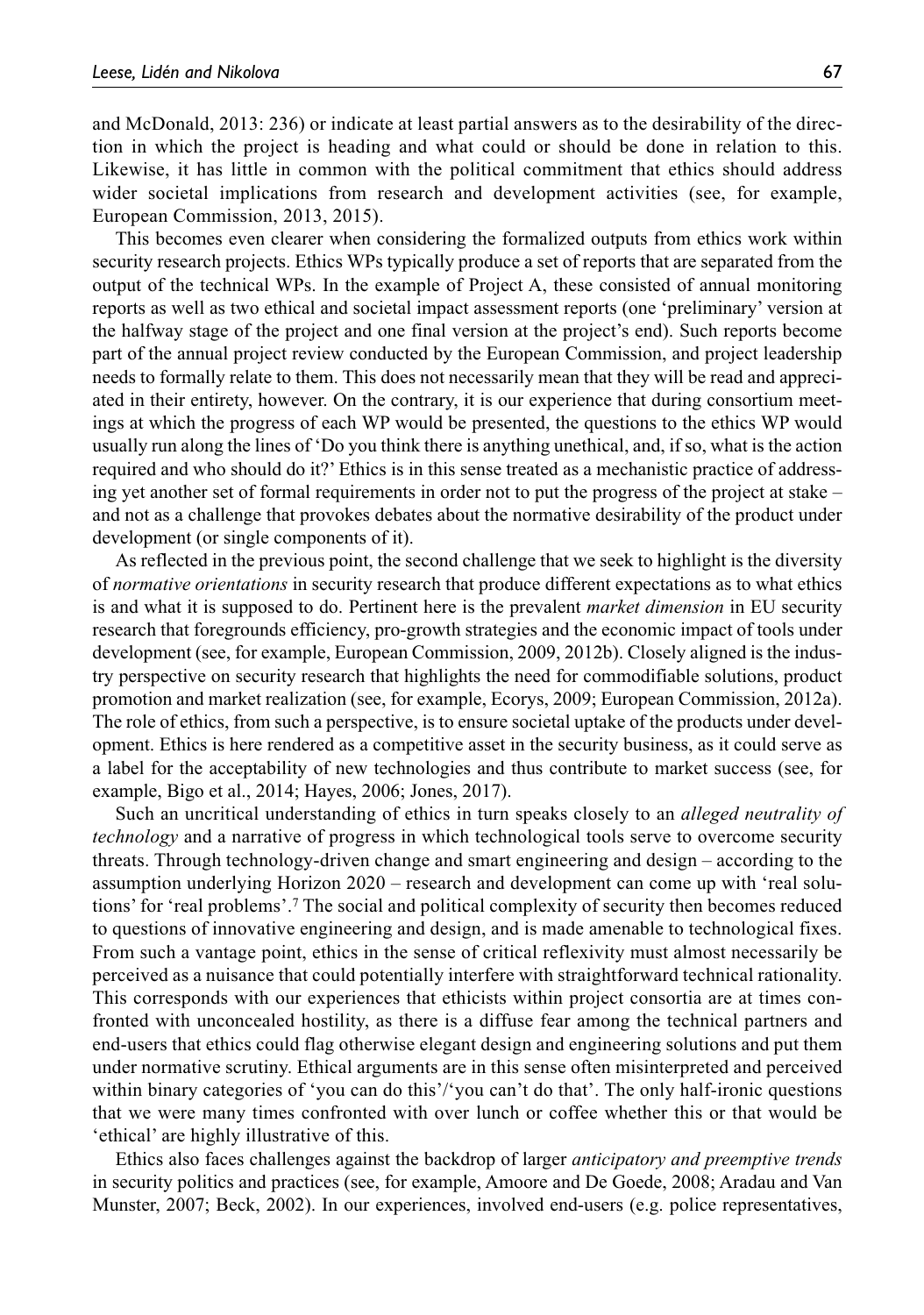civil protection officers, crisis managers) would often 'securitize' the research in question by positing that 'we need to do this, because otherwise we can't catch the bad guys/protect the population/ etc.' and making reference to their professional experience and expertise. In our projects, the professional requirements uttered by end-users would at times brush aside ethical arguments by simply framing them as disruptive and inefficient in terms of solving the specific problem at hand. Ethics from such a perspective then becomes diminished and is depicted as an irrelevant, 'soft' consideration that could only impede the efficient production of security.

These interrelated organizational and normative constraints, reflecting rationales of economy, technology and expertise, are all central problems in security politics and practices highlighted by critical security studies. Taken together, they illustrate aptly how ethics runs the risk of being instrumentalized – that is, how it is presented as an integral part of security research towards the European Commission and the public while being severely restricted in everyday project work. Such instrumentalization tendencies are most vividly demonstrated by the reductionist role that involved exoteric communities ascribe to ethics. A tame and bureaucratic notion of ethics is welcome, as it could indeed ensure the acceptability of the research, support the market uptake of the products under development and contribute to an overall economic strategy that imagines security as a key factor to boost growth. A bothersome and critical form of ethics, however – one that would demand reflexive engagement with one's own positionality and stakes and would problematize the project's goals and contest a presumed technical innocence – is arguably not what most security research projects are looking for, and is thus met with disinclination or even outright rejection. Ironically, this might lead to a conducive market for 'instrumental security ethics', where ethicists would have little interest in critical dialogue but nevertheless justify a project's research activities through their mere participation in the consortium.

# **Conditions for meaningful critique**

Against the backdrop of these challenges that applied ethics is likely to face in the context of security research programmes, with the multiple actors and conflicting rationales at play within concrete projects, the question emerges whether there is room for meaningful critique within such contexts after all. We believe there is. Rather than denying the possibility for critique within the scope of existing political conditions in the first place (and thus calling for radical emancipatory alternatives), we are convinced that constructive dialogue can be conveyed within security research projects. In the best of worlds, applied ethics can in this sense instil reflexivity within involved exoteric communities, serve as a critical corrective early on during research and development activities, and turn hostility into productive engagement. In order to develop this potential, however, we do contend that a number of conditions for meaningful critique must be fulfilled. Therefore, we sketch out several tangible preconditions for successful engagement that must be met in order for the participation of ethics partners within EU security research to be justifiable from a critical security studies perspective.

Our first condition concerns the conflation of ethics with legal questions in ELSI/ELSA categories, as recommended by the Report from the Expert Group on Policy Indicators for Responsible Research and Innovation (European Commission, 2015). This results, as we have shown, in a drawing together of ethics with a wider array of regulatory issues and compliance questions. As the European Commission (2012d: 3) itself points out, ethics should 'cover expertise in law, data protection/privacy and research ethics and substantive experience in the assessment of ethics issues in the specific topic area of the project'. While, from a managerial standpoint, it might be convenient to outsource all conceivable issues that fall outside the actual product development work into a single WP and deal with them in a one-stop-shop fashion, it is unrealistic to expect that all of the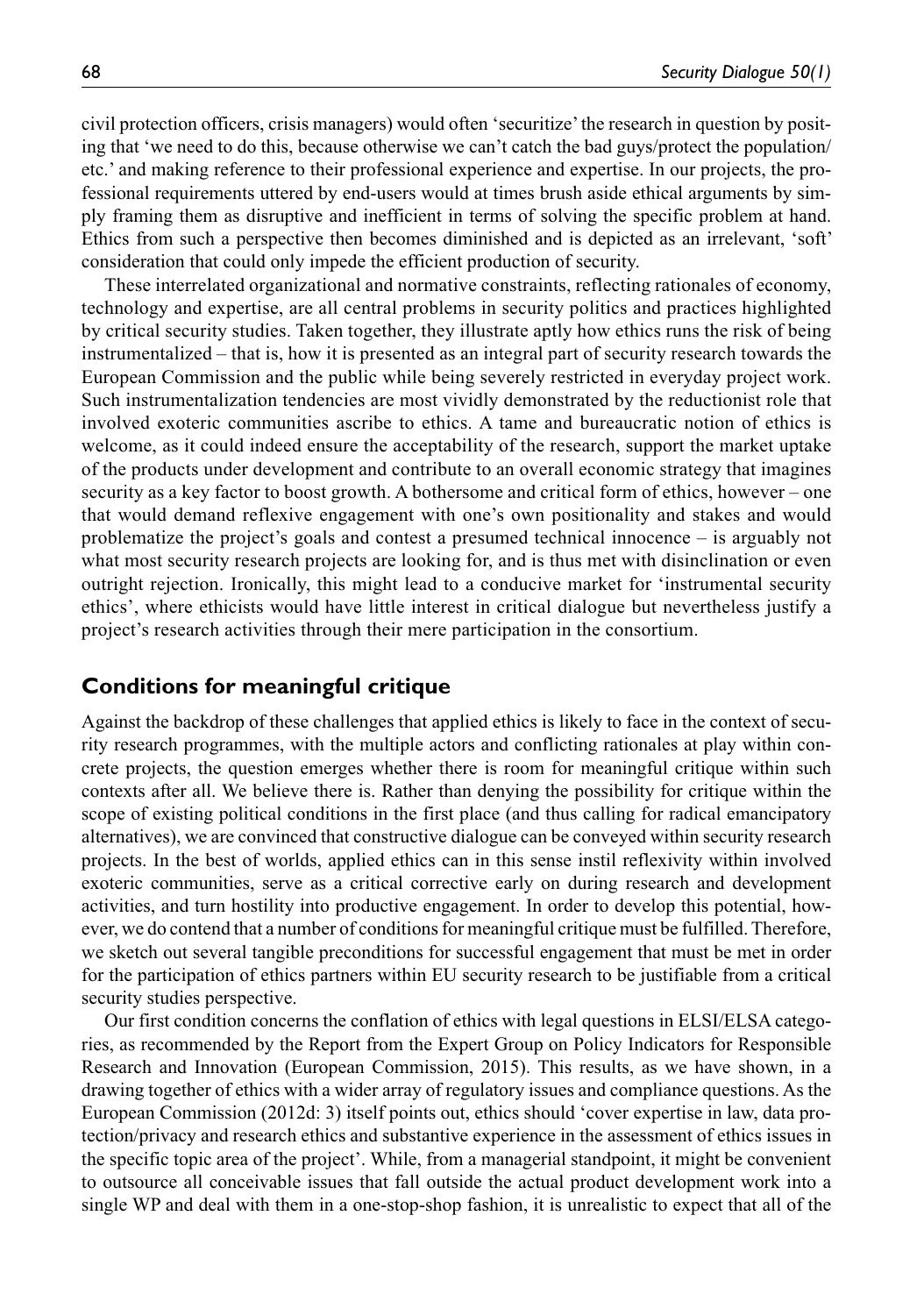above functions could be fulfilled by ethics. We put forward in this vein that it is necessary to detach ethics from the legal analyses and thereby free it from the role of 'legal compliance watchdog'. Only then can ethics engage involved exoteric communities in reflexive debates on the normative aspects of the production of security.

In close conjunction with the previous point, our second condition concerns the conceptual status of ethics that becomes enabled in EU security research. As we have shown, the reinforced incorporation of ethics into the governance of research activities, while generally mostly perceived as a welcome tendency, ironically brings with it tendencies of overformalization that reduce ethics to a set of predefined categories that fall short of the wealth of relevant theories and conflicting ethical perspectives. What Haggerty (2004) has called 'ethics creep' is epitomized in the apprehension of ethics as a bureaucratic practice where ethics work means going by a checklist and making sure that all of the boxes on the list are ticked. Such a 'fetishization of rules', as he argues, significantly undermines the notion of responsibility and accountability within research itself, and severely constrains ethics work and its capacities (Haggerty, 2004: 410). The European Group on Ethics in Science and Technologies (2014: 71), for instance, identifies a set of analytic and procedural principles (dignity, privacy and freedom, autonomy and responsibility, well-being and flourishing, justice, transparency, efficacy, proportionality) that are relevant within security research, but fails to recognize how these principles are essentially contested and invoke ancient and contemporaneous controversies (see, for example, Cohen and Heath Wellman, 2005; Fitzpatrick, 2008; Singer, 1986).

An ethics that embraces such controversy and is open for contestation and dialogue, such as we put forward here, is however precisely the kind that is needed. In accordance with critical security studies and the commitment to put critique to work, ethics must not be stifled, but rather thrive on dissent and a destabilization of established positions in order to 'reflexively examine the implications of alternative security conceptions and practices in analytical terms' (Browning and McDonald, 2013: 250). It must, moreover, as Fitzpatrick (2008: 5) puts it, '[capture] the abstract, dialogical process of philosophical investigation, while dealing with questions that, although practical, do not lend themselves to quick and easy resolution'. What a critical and reflexive form of ethics can in this sense provide is an analysis of normative challenges in concrete contexts, while at the same time relating them to broader perspectives on society, democracy and justice.

What it can (and should) not provide is a blank cheque form of 'ethical approval' for security products or systems per se. Ethical verdicts, if desirable at all, would depend on contexts of implementation, and moreover rely on contestable political interpretations of normative premises such as human rights or civil liberties. Yet, nonetheless, there is a widespread expectation that the ethics part in security research should determine whether a product is 'ethical' or not in an objective sense, paralleling evaluations of legal compliance. Ethics is in this sense at times perceived as a privileged epistemic perspective that would put an end to all speculation and would inform research as to the right/wrong direction – something that neatly falls in line with the bureaucratized and managerial environment of project management.

Against this backdrop, carving out the necessary space for openness and reflexivity is paramount. Our third condition therefore concerns the forms of input that ethics provides to the work of the project consortium in security research. Such input should not be based on reports alone, but ethics work should involve more creative and interactive methods than the standard format of presentation and ensuing question-and-answer sessions in project meetings. Workshop sessions on ethical aspects of the project's activities (such as the 'Ethics and Privacy-by-Design Workshop' in the example of Project A) where all or select project partners are actively involved offer a more direct and tangible way of raising awareness of possible societal implications of the research and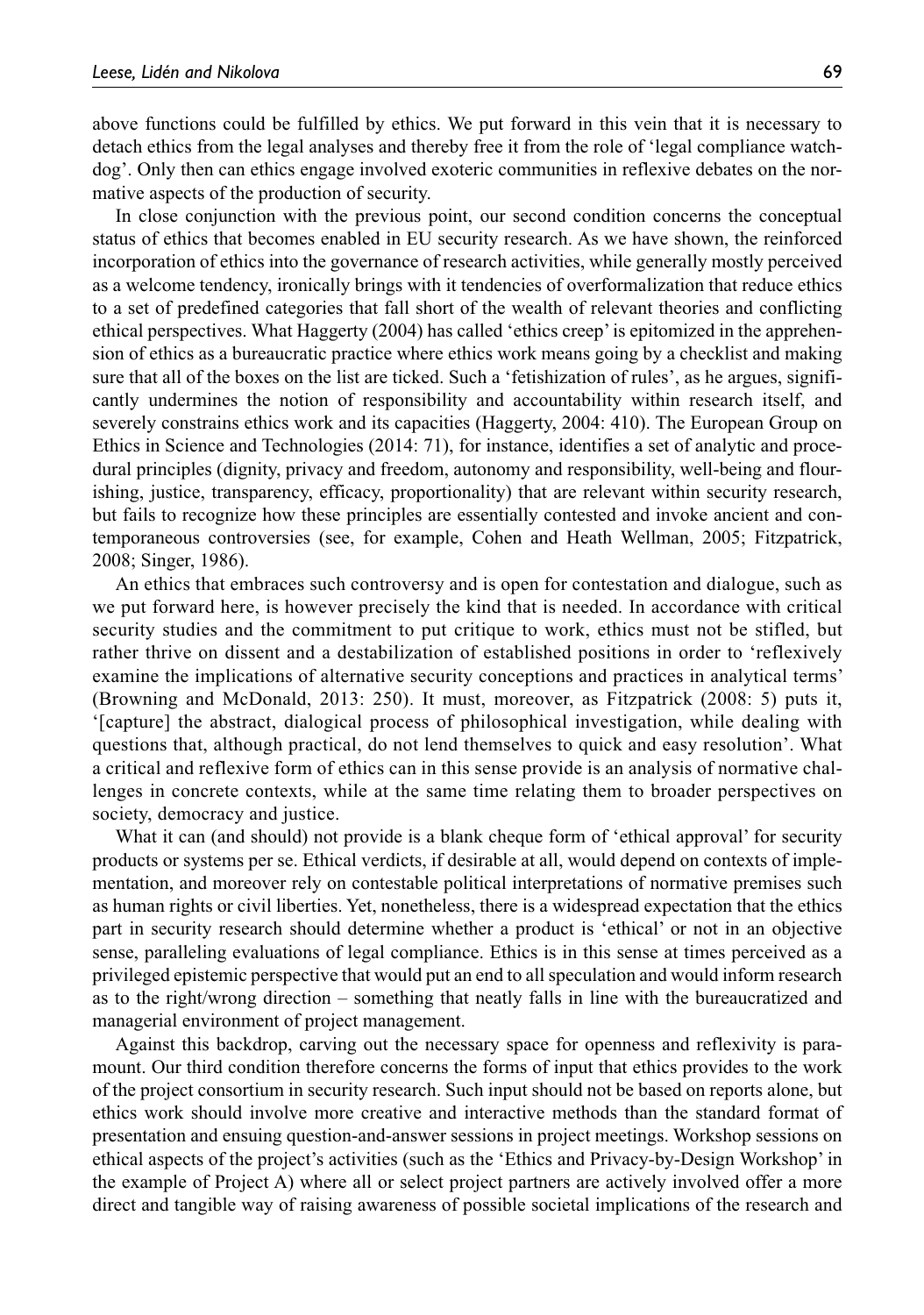fostering reflexivity about the role and agency of consortium partners. However, for such sessions to have a genuine impact, they need to be carefully designed and executed. In another project, an internal 'ethics helpdesk' was established, inviting consultations on research design involving ethical stakes. By having these discussions early in the research process, consortium partners had little to lose from being open about their choices and dilemmas.

Succeeding in more interactive forms of ethics work is thereby as much a question of language as it is of interest and attention, and it often includes going into the very basics of applied ethics fields such as computer ethics or media and communication ethics. Computer scientists, engineers and natural scientists are trained in entirely different theoretical landscapes, and expecting them to easily follow ethical reasoning without assistance is not necessarily more realistic than the expectations that ethicists could easily follow technical discussions about how to most efficiently connect the front end of an application with the corresponding database. Productive collaboration across disciplinary boundaries, difficult and exhausting as it may at times be, does however offer great potential with regard to the development of shared ideas and norms, and might accordingly be regarded as key for critical and reflexive thinking (Guillaume, 2015).

Our final condition concerns the political level of oversight. A way to strengthen the influence of ethics and to make sure that it is not reduced to an instrumental function of approval would be that reports are not only distributed internally to the project partners and the European Commission but also to an independent ethics body. This body could review the quality of the reports, ensuring sufficient critical distance and a solid methodology. Moreover, we think that it might even be worthwhile to consider an institution other than the European Commission to execute formal ethical oversight of security research. The Commission has a documented history of seeing security research primarily as an economic tool to boost the European security market and to foster the global competitiveness of the European security industry (see, for example, European Commission, 2009, 2012a, 2012b). Against the backdrop of these vested interests, to instead have ethics WPs report directly to another EU body – such as, for instance, the European Parliament, which has in the past shown far more sensitivity to ethical questions in security research (Bigo et al., 2014; Jeandesboz and Ragazzi, 2010) – would appear a viable strategy. This would grant ethics work an improved standing within project consortia, create incentives for consortium partners to engage in reflexivity, provide valuable feedback to the policymaking world, and not least send out a strong signal to the public that ethics in EU security research will not easily falter amid the multiple crosspressures to which it is subjected.

Our pragmatic position expressed through these conditions is thereby to provide some form of middle ground between 'deconstructive' forms of critique and 'emancipatory' approaches. We are fully aware at this point of the dangers of instrumentalization and co-option discussed in the previous section – that is, the fact that scholarly engagements can run the risk of sustaining established power structures and institutions rather than critically challenging them (Hynek and Chandler, 2013: 50), as well as of the dangers of overemphasizing normative arguments and thereby losing the analytical focus on the politics and practices of security (Jabri, 2016; Sjoberg, 2013). Nonetheless, we are convinced that critical perspectives on security and a practice-oriented, pragmatic stance can go hand in hand under certain conditions, and we consider applied ethics of this critical kind a viable way of advancing debates about the status of critique by putting it to work in concrete contexts.

This approach in fact speaks closely to already existing forms of engagement from critical security studies and beyond. Scholars, NGOs and reports on behalf of the European Parliament have over the past years called for a stronger role for ethics in European security research and have demanded reinforced attention to the wider societal repercussions of new security technologies (e.g. Bigo et al., 2014; Burgess, 2012, 2014; Hayes, 2006, 2011; Jeandesboz and Ragazzi, 2010;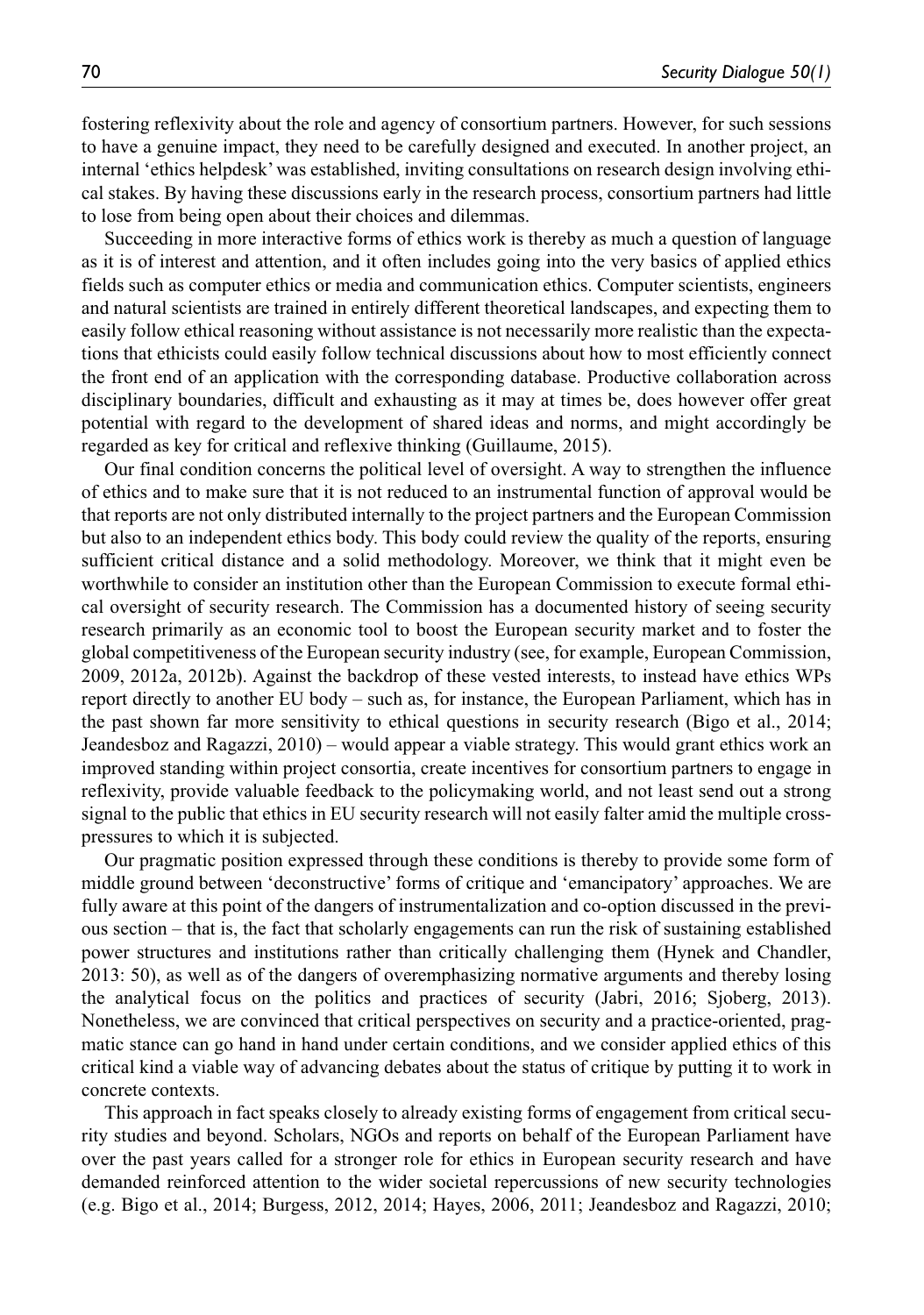Jones, 2016). However, as we have shown, stronger formal incorporation of applied ethics in research funding frameworks is not enough. The practical challenges for applied ethics work that we have outlined demonstrate that it is paramount to pay careful attention to the specific ways in which ethics becomes part of security research projects, and what kind of critique becomes enabled or foreclosed amid the multiple stakes and cross-pressures in security research.

## **Conclusions**

As we have argued throughout this article, ethics in EU security research speaks to a number of core concerns in critical security studies: (1) it translates sometimes abstract academic considerations about the status and role of critique into concrete forms of engagement; (2) it serves as a way of getting in touch with the exoteric communities that are involved in imagining and producing security; (3) it creates dialogue between the academic presupposition of reflexivity and the problem-solving attitudes that are prevalent in research and development activities, and thereby implies the need to render critique productive and applicable; (4) it places the normative prescriptions of critical security studies within the political, social, economic and technical contexts of security 'in the making', where it is still subject to debate and technical 'black boxes' have not yet been closed; and (5) it presents a language for relating technical questions not only to regulatory debates on legality but also to political debate on alternative futures. Having concentrated on the concrete challenges that applied ethics work faces vis-a-vis the variegated interests and stakes entrenched in EU security research, we have suggested a number of concrete ways to improve the conditions for meaningful critique. Overall, our argument speaks to wider critical security studies debates on two levels.

First of all, it problematizes practical aspects of critique. The c.a.s.e. manifesto has made the bold claim that 'the goal of a critical intellectual is not only to observe, but also to actively open spaces of discussion and political action, as well as to provide the analytical tools, concepts and categories for possible alternative discourses and practices' (c.a.s.e. collective, 2006: 476). If we accept the premise that critical security scholars should get out of the ivory tower and engage the ways in which security is imagined, engineered and implemented through the work of exoteric communities such as the ones that are involved in security research projects, then we must be prepared to enter into messy real-life practices and be willing to foster dialogues that might be challenging and exhausting. 'Doing critique' in the form of applied ethics requires a substantial amount of work, and even the European Commission (2012d: 11) itself is quite straightforward about the fact that 'there is no doubt that serving as an Ethics Advisor on a major project is a very challenging and demanding job and requires a great deal of dedication, experience, commitment and enthusiasm'.

Putting critique to work in this sense means to engage in translation exercises between different disciplines, stakes, rationales and argumentative cultures – all while struggling to maintain an open space for debate and contestation and resisting the dangers of instrumentalization and co-option. Furthermore, debates within critical security studies and ethics as to what 'good' security could look like further complicate the stakes of such an endeavour. But ultimately, so we put forward here, these issues are part of the deal for an academic field that deems itself 'critical'. Claims about what should be done, who should be engaged and how, and which research objects should be on the agenda are quickly made, but hard to follow through with rigor and resolution.

The case of EU security research shows how easily critique can falter, be overheard or be coopted against the backdrop of the powerful cross-pressures of markets, politics, end-users and an overall narrative of technical progress. Accordingly, it resonates with ongoing debates about the suitability of scholarly critique for generating political change and its potential to do so in the first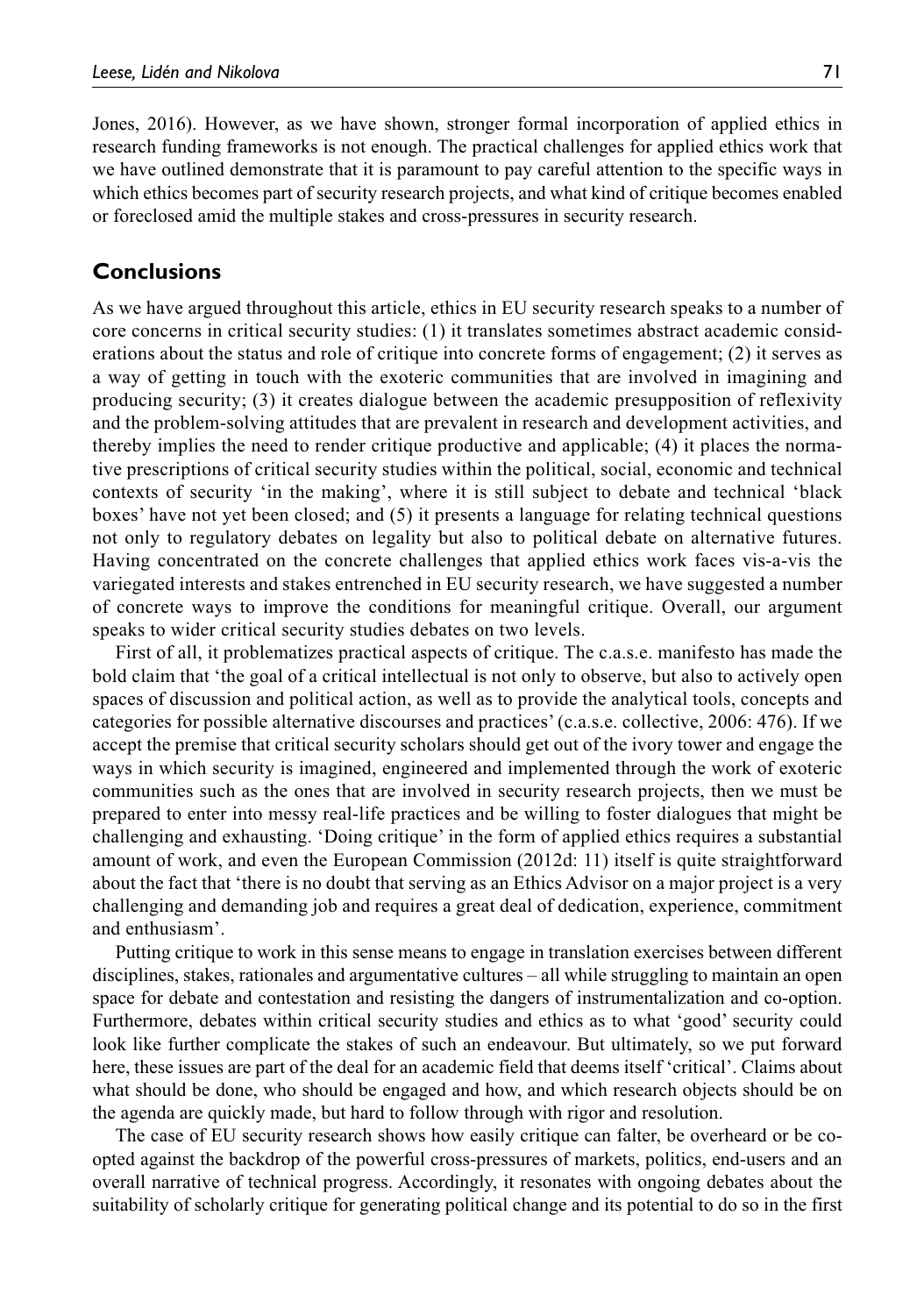place (e.g. Boltanski, 2011; Bourdieu, 2000; Hutchings, 2001; Latour, 2004). In this sense, a pertinent question for critical security studies is the one concerning the fragile balance between the justifiability of and the responsibility for 'getting one's hands dirty' – be it by offering emancipatory alternatives, entering processes of policymaking or engaging the complex world of security research where one has to navigate between different normative orientations, reconcile largely incompatible disciplinary languages, resist strong sectorial pressures and attempt to enact critique by fostering reflexivity in a reflexivity-averse environment.

In the words of Flyvbjerg (2001: 139), the goal of a critical stance must be 'to produce input to the ongoing social dialogue and praxis in a society, rather than to generate ultimate, unequivocally verified knowledge'. This is, as he argues, the unique strength of the social sciences, and we put forward here that critical security scholars should not refrain from this task as long as conditions for meaningful critique are given. Entering the security research arena through applied ethics presents us with a tangible way of engaging exoteric communities that are otherwise sometimes hard to get in touch with, and security research will remain high on the agenda of the EU (and other countries) for the foreseeable future. Even if results from funded projects do not always end up being implemented (Biermann and Fuchs, 2017; Tokmetzis and Goslinga, 2017), there is intrinsic value in such critical engagement – and individuals and institutions that take part in EU security research are also involved in many other security-related activities, meaning that they can in the best case serve as multipliers for more critical and reflexive attitudes towards security and its production.

The second problematization that we see with regard to critical security studies is a necessary conceptual clarification concerning the notion of ethics. While ethics serves as a regular point of reference in literature that engages the normativity of security, it remains at times unclear what kind of 'ethics' is precisely referred to. In our view, there is thus a need not only to reconsider the role of critique within the field, but also at the same time to reflect what kind of ethics critique presupposes. Ethics, as we have argued, can serve as a tangible and politically recognized way of engaging practical ways of imagining and producing security. There is, however, a risk that ethics becomes reduced to a formalized and blunted instrument that serves the intertwined interests of politics, markets and practitioners. Instead, we propose that ethics should play to its strengths as a mode of reflexivity that challenges normative assumptions vis-a-vis actor positionality and wider trajectories of democracy and justice.

Ethics, so we put forward here in line with both theoretical considerations and personal experience, cannot unequivocally determine what 'good' security is. Under the right conditions, however, it can scrutinize the normative implications of security in specific environments – for example, in technical or organizational contexts. Ethics should thereby challenge and problematize presupposed security problems and security solutions, and encourage reflexivity among the involved stakeholders. Notably, it should at the same time favour constructive and practically oriented ways of convening critique. If critical security scholars need to clearly position themselves vis-a-vis the status and meaning of critique, as this special issue suggests, then they should also engage in debates about the nature and status of ethics. While there are important ventures into this direction (e.g. Bigo, 2002; Browning and McDonald, 2013; c.a.s.e. collective, 2006; Der Derian, 1995; Huysmans, 1998), the issue of ethics with regard to a critical understanding of studying security remains an underexplored one. Critique and ethics are certainly not the same thing, but critical security studies is to a large extent premised on ideas of a more just and inclusive society, thereby creating a sizeable overlap with ethical analyses. From our analysis of the example of ethics in EU security research, we may conclude that the combination of the two can be particularly fruitful, as a critical analysis of power serves to clarify the conditions under which ethical engagement may succeed.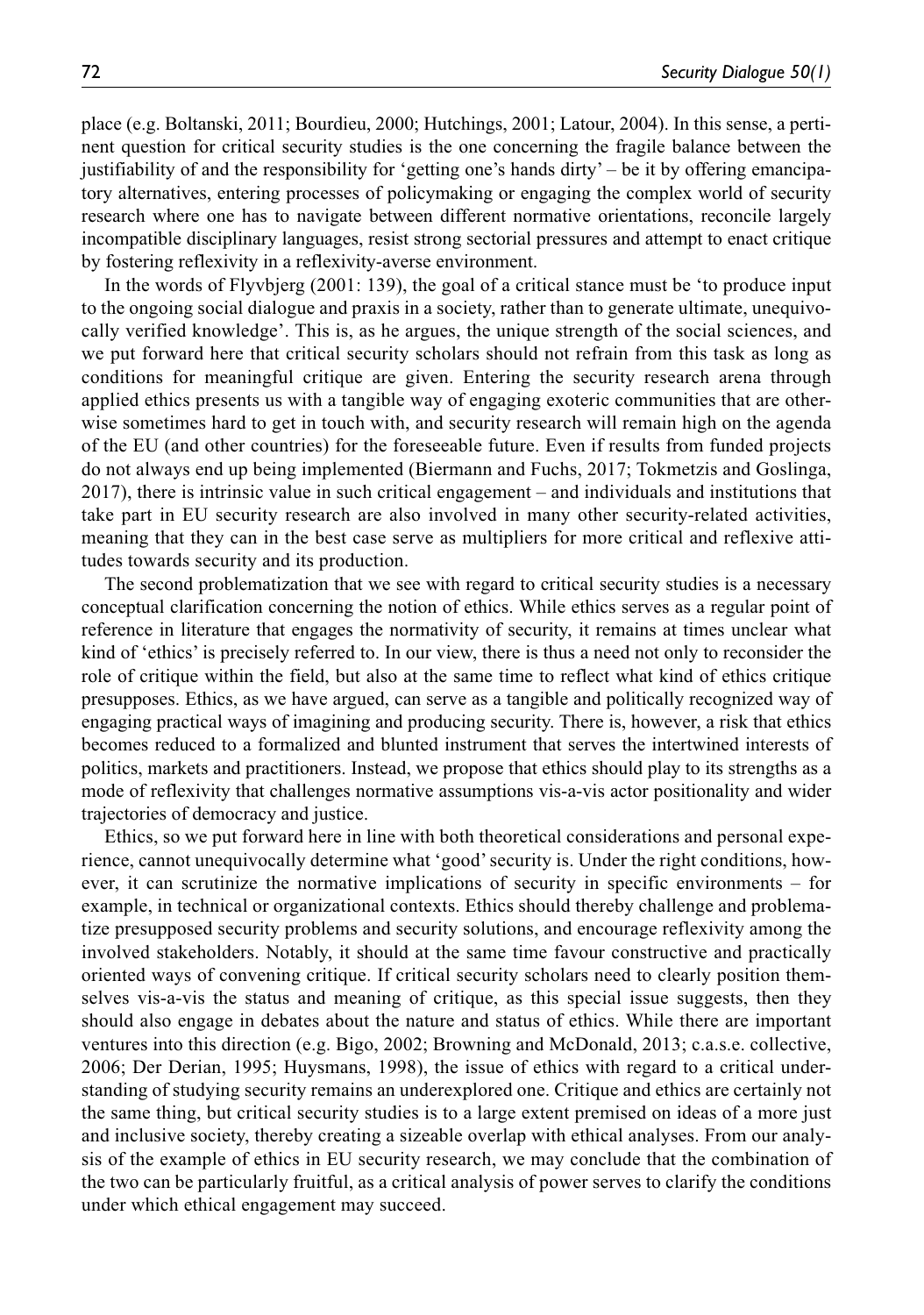## **Acknowledgements**

We would like to thank Regina Ammicht Quinn, J. Peter Burgess, Ben Hayes, the guest editors of this special issue and two anonymous referees for substantial input to the development of this article.

## **Funding**

The research for this article has partially benefited from funding provided within the SOURCE Societal Security Network (FP7, Grant Agreement no. 313288), the BODEGA project (Horizon 2020, Grant Agreement no. 653676) and NordSTEVA (funded by the NordForsk Centre of Excellence).

## **Notes**

- 1. See [http://ec.europa.eu/research/participants/docs/h2020-funding-guide/grants/applying-for-funding/](http://ec.europa.eu/research/participants/docs/h2020-funding-guide/grants/applying-for-funding/find-a-call/h2020-structure-and-budget_en.htm) [find-a-call/h2020-structure-and-budget\\_en.htm](http://ec.europa.eu/research/participants/docs/h2020-funding-guide/grants/applying-for-funding/find-a-call/h2020-structure-and-budget_en.htm) (accessed 15 July 2018).
- 2. See [https://ec.europa.eu/programmes/horizon2020/en/h2020-section/secure-societies-%E2%80%93](https://ec.europa.eu/programmes/horizon2020/en/h2020-section/secure-societies-%E2%80%93-protecting-freedom-and-security-europe-and-its-citizens) [protecting-freedom-and-security-europe-and-its-citizens](https://ec.europa.eu/programmes/horizon2020/en/h2020-section/secure-societies-%E2%80%93-protecting-freedom-and-security-europe-and-its-citizens) (accessed 15 July 2018).
- 3. See [http://ec.europa.eu/research/participants/docs/h2020-funding-guide/cross-cutting-issues/ethics\\_](http://ec.europa.eu/research/participants/docs/h2020-funding-guide/cross-cutting-issues/ethics_en.htm) [en.htm](http://ec.europa.eu/research/participants/docs/h2020-funding-guide/cross-cutting-issues/ethics_en.htm) (accessed 15 July 2018).
- 4. See [http://ec.europa.eu/research/participants/docs/h2020-funding-guide/cross-cutting-issues/ethics\\_](http://ec.europa.eu/research/participants/docs/h2020-funding-guide/cross-cutting-issues/ethics_en.htm) [en.htm](http://ec.europa.eu/research/participants/docs/h2020-funding-guide/cross-cutting-issues/ethics_en.htm) (accessed 15 July 2018).
- 5. 'ELSI/ELSA' is the common abbreviation for 'ethical, legal and social/societal issues/aspects'.
- 6. See [http://ec.europa.eu/research/participants/docs/h2020-funding-guide/cross-cutting-issues/ethics\\_](http://ec.europa.eu/research/participants/docs/h2020-funding-guide/cross-cutting-issues/ethics_en.htm) [en.htm](http://ec.europa.eu/research/participants/docs/h2020-funding-guide/cross-cutting-issues/ethics_en.htm) (accessed 15 July 2018).
- 7. EU Commissioner for Research, Science and Innovation Carlos Moedas in a speech on 'The Future of Market-Creating Research and Innovation in Europe' at the Centre for European Economic Research, Mannheim, 13 April 2016; see [https://ec.europa.eu/commission/commissioners/2014-2019/moedas/](https://ec.europa.eu/commission/commissioners/2014-2019/moedas/announcements/future-market-creating-research-and-innovation-europe_en) [announcements/future-market-creating-research-and-innovation-europe\\_en](https://ec.europa.eu/commission/commissioners/2014-2019/moedas/announcements/future-market-creating-research-and-innovation-europe_en) (accessed 15 July 2018).

# **References**

- ALLEA (2017) *The European Code of Conduct for Research Integrity*, rev. edn. Berlin: ALLEA ALL European Academies.
- Amoore L and De Goede M (eds) (2008) *Risk and the War on Terror*. London & New York: Routledge.
- Aradau C and Van Munster R (2007) Governing terrorism through risk: Taking precautions, (un)knowing the future. *European Journal of International Relations* 13(1): 89–115.
- Beck U (2002) The terrorist threat: World risk society revisited. *Theory, Culture & Society* 19(4): 39–55.
- Biermann K and Fuchs C (2017) 800,000 euros for a terror air bag that never got made. *Die Zeit*, 23 February. Available at: [http://www.zeit.de/wirtschaft/2017-02/security-technologies-eu-terror-research-fraun](http://www.zeit.de/wirtschaft/2017-02/security-technologies-eu-terror-research-fraunhofer/komplettansicht)[hofer/komplettansicht](http://www.zeit.de/wirtschaft/2017-02/security-technologies-eu-terror-research-fraunhofer/komplettansicht) (accessed 15 July 2018).
- Bigo D (2002) Security and immigration: Toward a critique of the governmentality of unease. *Alternatives: Global, Local, Political* 27(1): 63–92.
- Bigo D, Jeandesboz J, Martin-Mazé M and Ragazzi F (2014) Review of security measures in the 7th Research Framework Programme FP7 2007–2013. Brussels: European Parliament.
- Boltanski L (2011) *On Critique: A Sociology of Emancipation*. Cambridge: Polity.
- Booth K (1991) Security and emancipation. *Review of International Studies* 17(4): 313–326.
- Booth K (ed.) (2005) *Critical Security Studies and World Politics*. Boulder, CO & London: Lynne Rienner.
- Bourdieu P (2000) *Pascalian Meditations*. Stanford, CA: Stanford University Press.
- Browning CS and McDonald M (2013) The future of critical security studies: Ethics and the politics of security. *European Journal of International Relations* 19(2): 235–255.
- Burgess JP (2011a) Ethical review and the value(s) of security research. Paper presented at the workshop on Ethical Issues in Security Research: A Practical Approach, Brussels, 29 September.
- Burgess JP (2011b) *The Ethical Subject of Security: Geopolitical Reason and the Threat Against Europe*. Milton Park & New York: Routledge.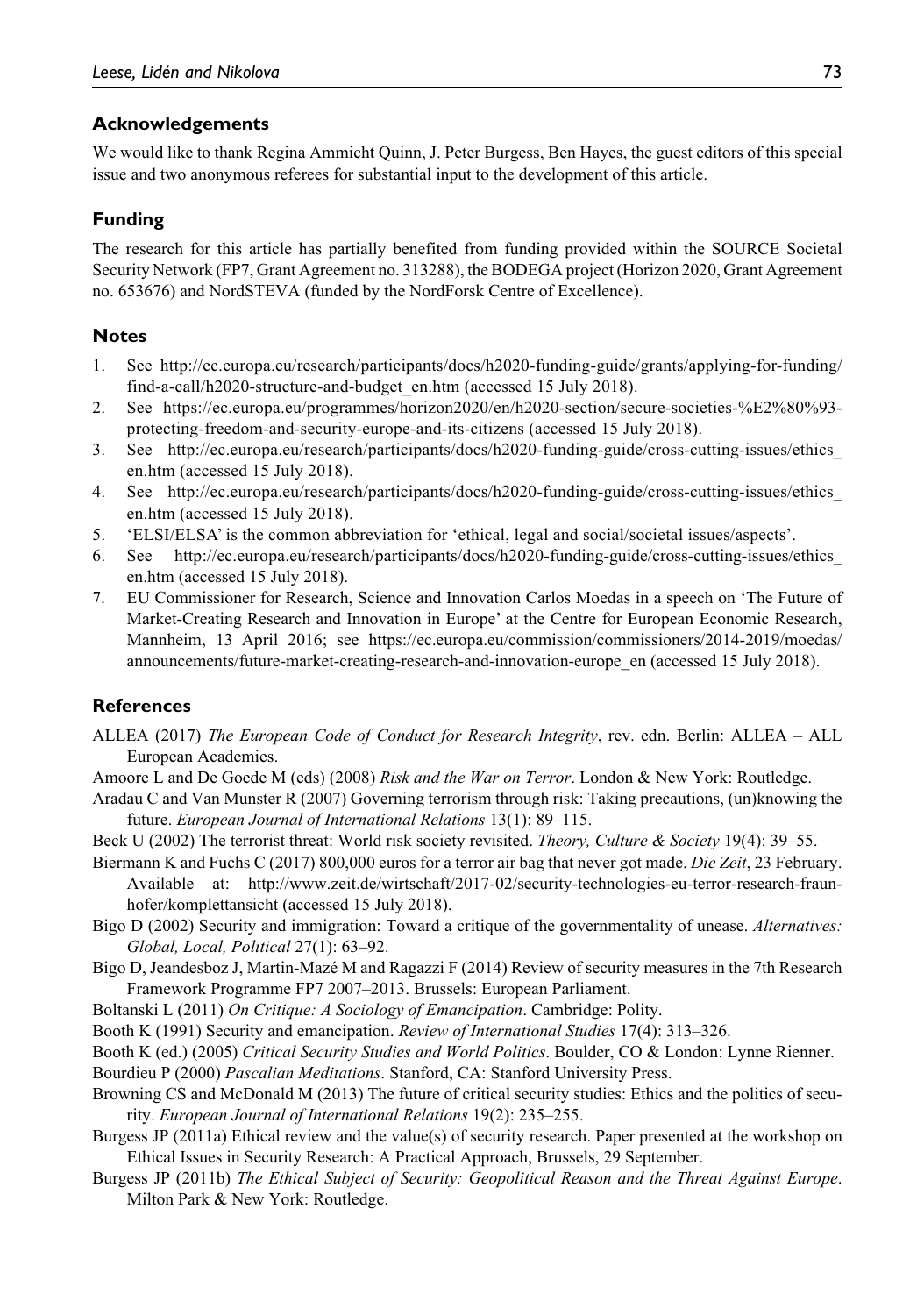- Burgess JP (2012) The societal impact of security research. PRIO Policy Brief 09/2012. Oslo: PRIO.
- Burgess JP (2014) The future of security research in the social sciences and humanities. Strasbourg: European Science Foundation.
- Burke A (2013) Security cosmopolitanism. *Critical Studies on Security* 1(1): 13–28.
- c.a.s.e. collective (2006) Critical approaches to security in Europe: A networked manifesto. *Security Dialogue* 37(4): 443–487.
- Cohen AI and Heath Wellman C (eds) (2005) *Contemporary Debates in Applied Ethics*. Malden, MA: Blackwell.
- De Goede M (2011) European security culture: Preemption and precaution in European security. Inaugural lecture, University of Amsterdam, 27 May 2011.
- Der Derian J (1995) The value of security: Hobbes, Marx, Nietzsche, and Baudrillard. In: Lipschutz RD (ed.) *On Security*. New York & Chichester: Columbia University Press, 24–45.
- Ecorys (2009) *Study on the Competitiveness of the EU Security Industry: Within the Framework Contract for Sectoral Competitiveness Studies – ENTR/06/054. Final Report*. Brussels: Ecorys Research and Consulting.
- European Commission (2009) A European Security Research and Innovation Agenda: Commission's initial position on ESRIF's key findings and recommendations. COM(2009)691 final. Brussels, 21 December.
- European Commission (2012a) Action plan for an innovative and competitive security industry. COM(2012)417 final. Brussels, 26 July.
- European Commission (2012b) EU security research: Safeguarding society, boosting growth. Luxembourg: Publications Office of the European Union.
- European Commission (2012c) Responsible research and innovation: Europe's ability to respond to societal challenges. Brussels.
- European Commission (2012d) Roles and functions of ethics advisors/ethics advisory boards in EC-funded projects. Brussels.
- European Commission (2013) Options for strengthening Responsible Research and Innovation: Report of the Expert Group on the State of Art in Europe on Responsible Research and Innovation. Brussels.
- European Commission (2015) Indicators for promoting and monitoring Responsible Research and Innovation: Report from the Expert Group on Policy Indicators for Responsible Research and Innovation. Brussels.
- European Commission (2016) H2020 programme guidance: How to complete your ethics self-assessment. Version 5.2. Brussels.
- European Commission (2017a) H2020 programme: Multi-beneficiary general model grant agreement (H2020 General MGA – Multi). Brussels.
- European Commission (2017b) Responsible Research & Innovation. HORIZON 2020: The EU Framework Programme for Research and Innovation. Available at: [https://ec.europa.eu/programmes/horizon2020/](https://ec.europa.eu/programmes/horizon2020/en/h2020-section/responsible-research-innovation) [en/h2020-section/responsible-research-innovation](https://ec.europa.eu/programmes/horizon2020/en/h2020-section/responsible-research-innovation) (accessed 2 October 2018).
- European Group on Ethics in Science and New Technologies to the European Commission (2014) Ethics of security and surveillance technologies. Luxembourg: Publications Office of the European Union.

European Union (2000) Charter of fundamental rights of the European Union. 2000/C 364/01. 18 December. Fierke KM (2007) *Critical Approaches to International Security*. Oxford: Polity.

- Fitzpatrick T (2008) *Applied Ethics and Social Problems: Moral Questions of Birth, Society and Death*. Bristol: Policy Press.
- Flyvbjerg B (2001) *Making Social Science Matter: Why Social Inquiry Fails and How It Can Succeed Again*. Cambridge: Cambridge University Press.
- Garber M, Hanssen B and Walkowitz RL (2000) Introduction: The turn to ethics. In: Garber M, Hanssen B and Walkowitz RL (eds) *The Turn to Ethics*. New York & London: Routledge, vii–xii.
- Grunwald A (2014) The hermeneutic side of responsible research and innovation. *Journal of Responsible Innovation* 1(3): 274–291.
- Guillaume X (2015) Collaboration. In: Aradau C, Huysmans J, Neal AW and Voelkner N (eds) *Critical Security Methods: New Frameworks for Analysis*. Milton Park & New York: Routledge, 189–207.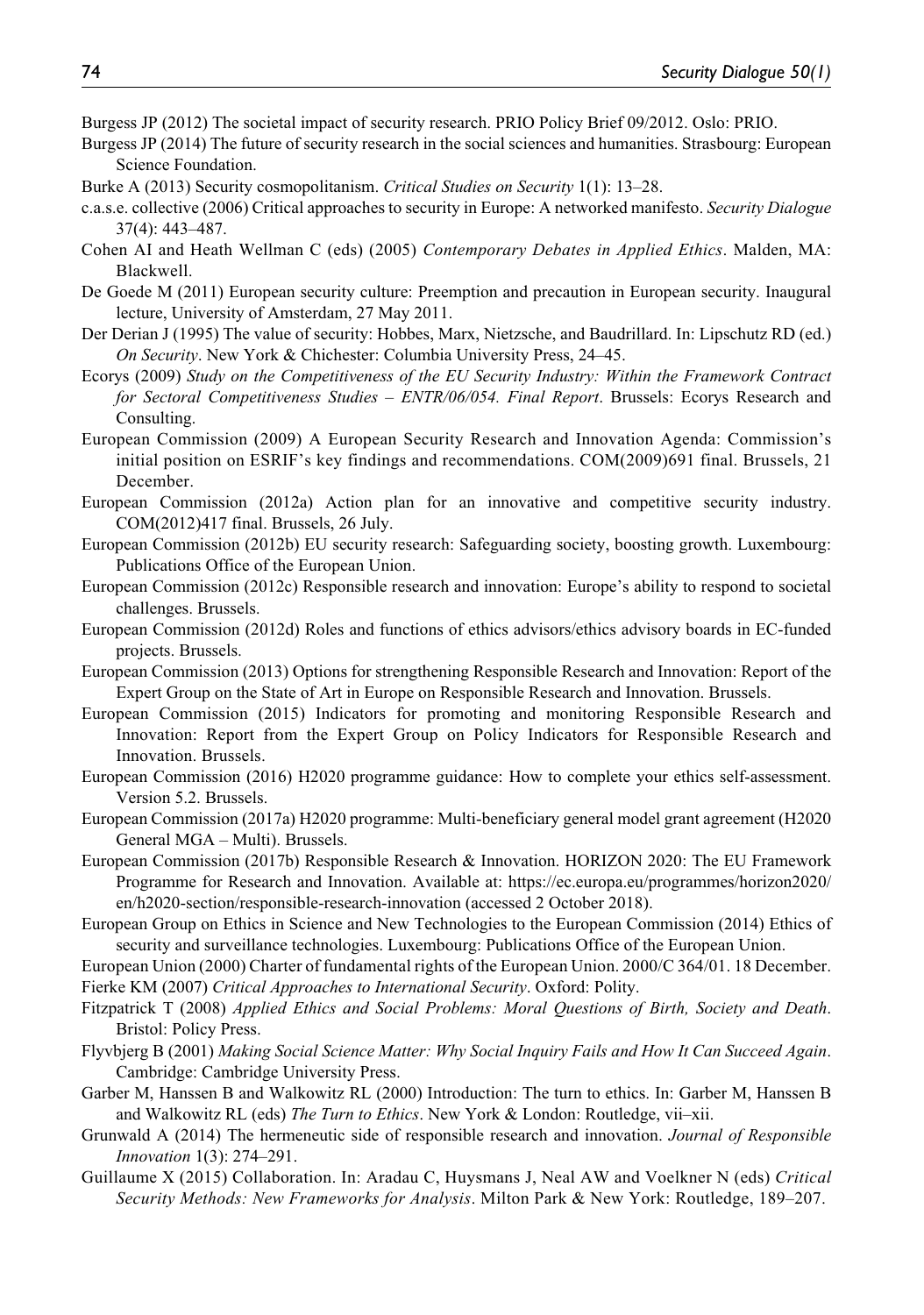- Haggerty KD (2004) Ethics creep: Governing social science research in the name of ethics. *Qualitative Sociology* 27(4): 391–414.
- Hayes B (2006) *Arming Big Brother: The EU's Security Research Programme*. Amsterdam: Transnational Institute/Statewatch.
- Hayes B (2011) Rethinking the EU Security Research Programme. Submission by Statewatch in response to Section 4 ('Securing the Citizen and the Society') of the European Commission's Consultation on an Industrial Policy for the Security Industry. Available at: [http://www.statewatch.org/analyses/no-](http://www.statewatch.org/analyses/no-133-esrp-consultation-response.pdf)[133-esrp-consultation-response.pdf](http://www.statewatch.org/analyses/no-133-esrp-consultation-response.pdf) (accessed 15 July 2018).
- Hempel L, Ostermeier L, Schaaf T and Vedder D (2013) Towards a social impact assessment of security technologies: A bottom-up approach. *Science and Public Policy* 40(6): 740–754.
- Hoijtink M (2014) Capitalizing on emergency: The 'new' civil security market in Europe. *Security Dialogue* 45(5): 458–475.
- Hutchings K (2001) The nature of critique in critical international relations theory. In: Wyn Jones R (ed.) *Critical Theory & World Politics*. Boulder, CO & London: Lynne Rienner, 79–90.
- Huysmans J (1998) Security! What do you mean? From concept to thick signifier. *European Journal of International Relations* 4(2): 226–255.
- Hynek N and Chandler D (2013) No emancipatory alternative, no critical security studies. *Critical Studies on Security* 1(1): 46–63.
- Jabri V (2016) Security: Critique, analysis and ethics. In: Nyman J and Burke A (eds) *Ethical Security Studies: A New Research Agenda*. Milton Park & New York: Routledge, 17–31.
- Jeandesboz J and Ragazzi F (2010) Review of security measures in the Research Framework Programme. Brussels: European Parliament.
- Jones C (2016) The visible hand: The European Union's security industrial policy. Statewatch Analysis no. 19/16, August 2016. Available at: <www.statewatch.org/analyses/no-297-security-industrial-policy.pdf> (accessed 15 July 2018).
- Jones C (2017) Market forces: The development of the EU security–industrial complex. Amsterdam/London: Transnational Institute/Statewatch.
- Krause K and Williams MC (eds) (1997) *Critical Security Studies: Concepts and Cases*. London: Routledge.
- Latour B (2004) Why has critique run out of steam? From matters of fact to matters of concern. *Critical Inquiry* 30(2): 225–248.
- Leese M (2017) Holding the project accountable: Research governance, ethics, and democracy. *Science and Engineering Ethics* 23(6): 1597–1616.
- Nunes J (2012) Reclaiming the political: Emancipation and critique in security studies. *Security Dialogue* 43(4): 345–361.
- Nyman J and Burke A (eds) (2016a) *Ethical Security Studies: A New Research Agenda*. Milton Park & New York: Routledge.
- Nyman J and Burke A (2016b) Introduction: Imagining ethical security studies. In: Nyman J and Burke A (eds) *Ethical Security Studies: A New Research Agenda*. Milton Park & New York: Routledge, 1–14.
- *Official Journal of the European Communities* (1998) Decision No 182/1999/EC of the European Parliament and of the Council of 22 December 1998 concerning the Fifth Framework Programme of the European Community for Research, Technological Development and Demonstration Activities (1998 to 2002). Brussels.
- *Official Journal of the European Union* (2007) Treaty of Lisbon Amending the Treaty on European Union and the Treaty Establishing the European Community (2007/C 306/01). Brussels.
- *Official Journal of the European Union* (2013) Regulation (EU) No 1290/2013 of the European Parliament and of the Council of 11 December 2013 laying down the rules for participation and dissemination in 'Horizon 2020: The Framework Programme for Research and Innovation (2014–2020)' and repealing Regulation (EC) No 1906/2006. Brussels.
- Owen R, Macnaghten P and Stilgoe J (2012) Responsible research and innovation: From science in society to science for society, with society. *Science and Public Policy* 39(6): 751–760.
- Owen R, Bessant J and Heintz M (eds) (2013) *Responsible Innovation: Managing the Responsible Emergence of Science and Innovation in Society*. Chichester: Wiley.